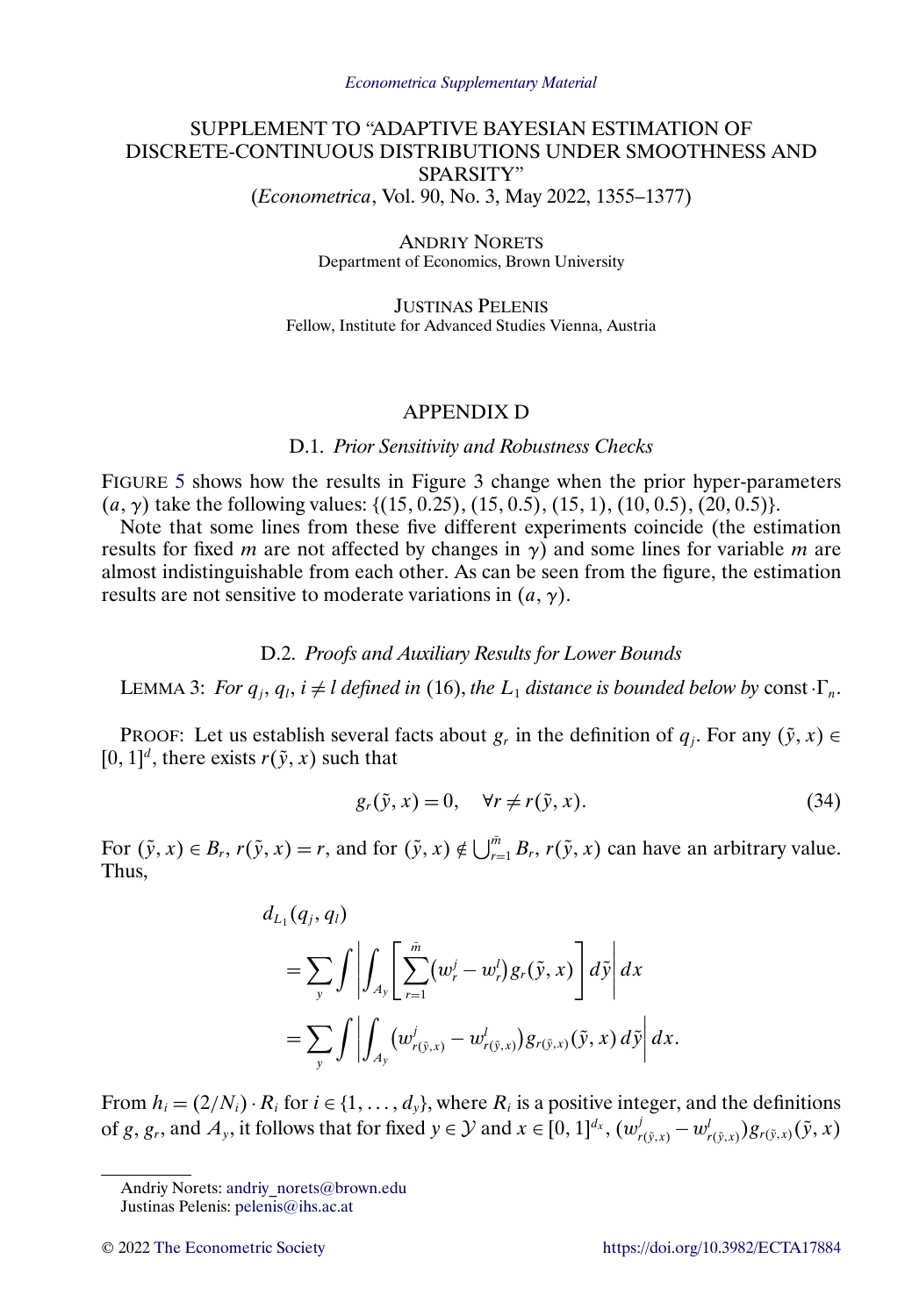<span id="page-1-0"></span>

FIGURE 5.—Average estimation errors under different priors.

does not change the sign as  $\tilde{y}$  changes within  $A_y(r(\tilde{y}, x))$  is the same  $\forall \tilde{y} \in A_y$  by the choice of  $c_i^r$  and  $h_i$ ). Therefore,

$$
d_{L_1}(q_j, q_l) = \int \int |(w_{r(\tilde{y},x)}^j - w_{r(\tilde{y},x)}^l) g_{r(\tilde{y},x)}(\tilde{y},x)| d\tilde{y} dx
$$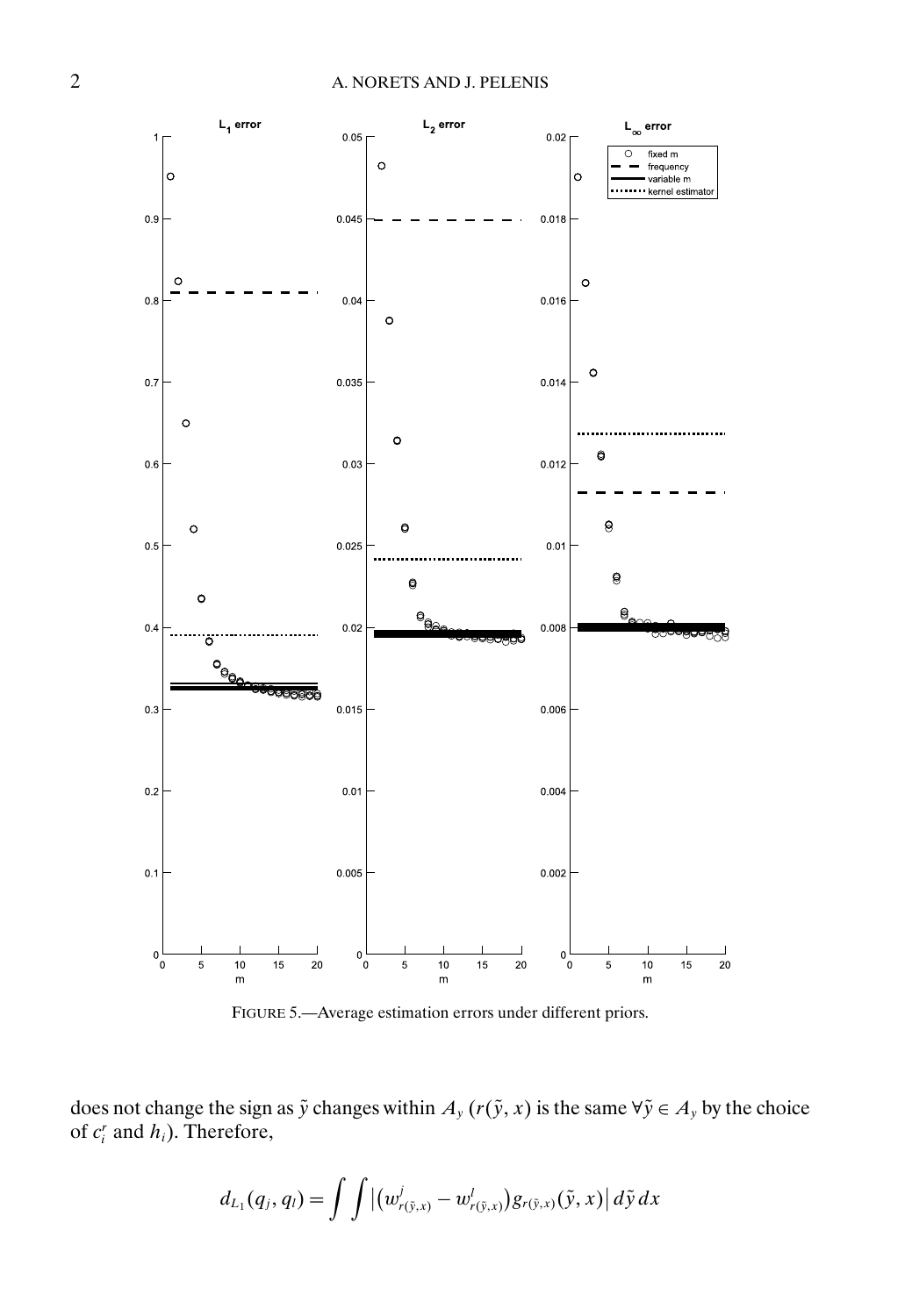$$
= \sum_{r=1}^{\tilde{m}} \int_{B_r} \left| \left( w_{r(z)}^j - w_{r(z)}^l \right) g_{r(z)}(z) \right| dz
$$
  

$$
= \sum_{r=1}^{\tilde{m}} \left| w_r^j - w_r^l \right| \int_{B_r} \left| g_r(z) \right| dz.
$$
 (35)

<span id="page-2-0"></span>Finally, using a change of variables in (35), Lemma 2, and  $m_i h_i > 1/2$ , we get

$$
d_{L_1}(q_j, q_l) = \sum_{r=1}^{\tilde{m}} 1\{w_r^j \neq w_r^l\} \cdot \Gamma_n \cdot \prod_{i=1}^d h_i \cdot \left[\int_{-1/2}^{1/2} |g(u)| du\right]^d
$$
  
\n
$$
\geq \Gamma_n \cdot \prod_{i=1}^d m_i h_i \cdot \left[\int_{-1/2}^{1/2} |g(u)| du\right]^d / 8
$$
  
\n
$$
\geq \Gamma_n \cdot \left[\int_{-1/2}^{1/2} |g(u)| du / 2\right]^d / 8.
$$
 Q.E.D.

LEMMA 4: *For*  $\Gamma_n \to 0$  *and*  $\bar{m} \geq 8$  *and a sufficiently small*  $c_0$  *in the definition of* g, *condition* (15) *in Lemma* 1 *holds for all sufficiently large* n.

PROOF: By Lemma 2, it suffices to show that

$$
d_{\text{KL}}(Q_j^n, Q_0^n) = n \cdot d_{\text{KL}}(q_j, q_0) < (\bar{m} \log 2) / 64. \tag{36}
$$

First, note that for any  $z \in [0, 1]^d$ , the density in the definition of  $q_j$ 

$$
g_0(z) + \sum_{r=1}^{\tilde{m}} w_r^j g_r(z) \ge \underline{g}_0 - \Gamma_n \Big[ \max_{u \in [-1/2, 1/2]} g(u) \Big]^d \ge \underline{g}_0/2 > 0 \tag{37}
$$

for all sufficiently large *n*, where  $\underline{g}_0 = \min_{z \in [0,1]^d} g_0(z) > 0$  by the assumption on  $g_0$ .

By [\(47\)](#page-5-0) in Lemma [6](#page-5-0) and non-negativity of the Kullback–Leibler divergence,

$$
d_{\text{KL}}(q_j, q_0) \leq d_{\text{KL}}\left(g_0 + \sum_{r=1}^{\tilde{m}} w_r^j g_r, g_0\right)
$$
  
\n
$$
\leq d_{\text{KL}}\left(g_0 + \sum_{r=1}^{\tilde{m}} w_r^j g_r, g_0\right) + d_{\text{KL}}\left(g_0, g_0 + \sum_{r=1}^{\tilde{m}} w_r^j g_r\right)
$$
  
\n
$$
= \int_{\mathbb{R}^d} \log\left(g_0(z) + \sum_{r=1}^{\tilde{m}} w_r^j g_r(z)\right) \left(\sum_{r=1}^{\tilde{m}} w_r^j g_r(z)\right) dz
$$
  
\n
$$
= \int_{[0,1]^d} \log\left(g_0(z) + \sum_{r=1}^{\tilde{m}} w_r^j g_r(z)\right) \left(\sum_{r=1}^{\tilde{m}} w_r^j g_r(z)\right) dz,
$$
 (38)

where the last equality follows from  $g_r(z) = 0$  outside  $[0, 1]^d$ . The integrand of the last integral is bounded above by  $2\underline{g}_0^{-1}(\sum_{r=1}^{\tilde{m}} w_r^j g_r(z))^2$ , which follows from the logarithm in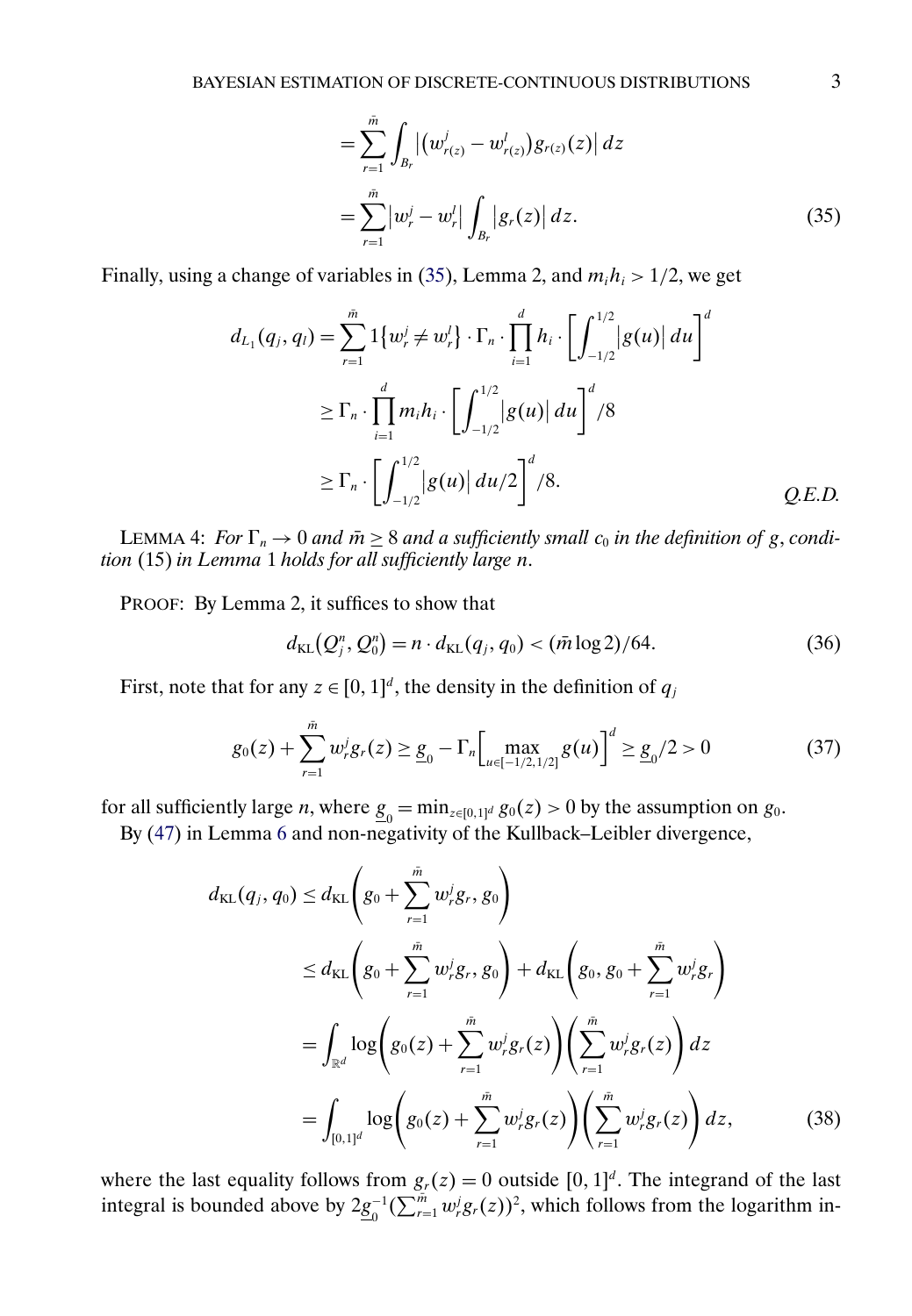<span id="page-3-0"></span>equality,  $1 - 1/u \le \log u \le u - 1$ ,  $\forall u > 0$ , and [\(37\)](#page-2-0). Thus,

$$
d_{\text{KL}}(q_j, q_0) \le 2\underline{g}_0^{-1} \int \left[ \sum_{r=1}^{\bar{m}} w_r^j g_r(z) \right]^2 dz
$$
  
\n
$$
= 2\underline{g}_0^{-1} \int \sum_{r=1}^{\bar{m}} w_r^j (g_r(z))^2 dz
$$
  
\n
$$
\le 2\underline{g}_0^{-1} \bar{m} \int (g_1(z))^2 dz = 2\underline{g}_0^{-1} \Gamma_n^2 \prod_i (m_i h_i) \left[ \int_{-1/2}^{1/2} g(u)^2 du \right]^d
$$
  
\n
$$
\le 2\underline{g}_0^{-1} \Gamma_n^2 \left[ \int_{-1/2}^{1/2} g(u)^2 du \right]^d \le 2\underline{g}_0^{-1} \Gamma_n^2 c_0^{2d}, \tag{39}
$$

where the first equality holds since  $g_r(z)g_l(z) = 0$ ,  $\forall r \neq l$ . Finally,

$$
\bar{m} = \prod_{i=1}^{d} m_i \ge 2^{-d} \prod_{i=1}^{d} h_i^{-1}
$$
\n
$$
= 2^{-d} \prod_{i \in J_*} (N_i/2) \cdot \prod_{i \in J_*^c, i \le d_y} (\Gamma_n^{-\beta_i^{-1}}/Q_i) \cdot \prod_{i \in J_*^c, i > d_y} (\Gamma_n^{-\beta_i^{-1}})
$$
\n
$$
\ge 2^{-d} \prod_{i \in J_*} (N_i/2) \cdot \prod_{i \in J_*^c, i \le d_y} (\Gamma_n^{-\beta_i^{-1}}/2) \cdot \prod_{i \in J_*^c, i > d_y} (\Gamma_n^{-\beta_i^{-1}})
$$
\n
$$
= 2^{-d - d_y} \cdot N_{J_*} \cdot \Gamma_n^{-\beta_{J_*^c}^{-1}} = 2^{-d - d_y} n \Gamma_n^2
$$
\n
$$
\ge 2^{-d - d_y} n \cdot d_{\text{KL}}(q_j, q_0) / (2 \underline{g}_0^{-1} c_0^{2d}),
$$

where the first inequality holds by definitions of  $\bar{m}$  and  $m_i$ , the second equality by definition of  $h_i$ , the second inequality by restrictions on  $\rho_i$ , and the last inequality by (39). The last inequality implies [\(36\)](#page-2-0) if

$$
c_0 \le \left[ \underline{g}_0 2^{-(d+d_y+7)} \log 2 \right]^{1/(2d)}.
$$
 Q.E.D.

LEMMA 5: For  $j \in \{1, ..., M\}$ , *a part of the density in the definition of*  $q_j$ ,  $f_j = \sum_{r=1}^{\tilde{m}} w_j^j g_r \in$  $\mathcal{C}^{\beta_1^*,...,\beta_d^*,L}$  with  $L=1$  for any sufficiently small constant  $c_0$  in the definition of g.

PROOF: Consider  $k = (k_1, \ldots, k_d)$  and  $z, \Delta z \in \mathbb{R}^d$  such that for some  $i \in \{1, \ldots, d\}$ ,  $\Delta z_i \neq 0$ , for any  $l \neq i$ ,  $\Delta z_l = 0$ ,  $\sum_{l=1}^d k_l/\beta_l^* < 1$ , and  $\sum_{l=1}^d k_l/\beta_l^* + 1/\beta_i^* \geq 1$  so that

$$
0 \le \beta_i^* \left( 1 - \sum_{l=1}^d k_l / \beta_l^* \right) \le 1. \tag{40}
$$

For  $r(\cdot)$  defined in [\(34\)](#page-0-0),

$$
D^{k} f_{j}(z) = w_{r(z)} \Gamma_{n} \prod_{l=1}^{d} g^{(k_{l})} ((z_{l} - c_{l}^{r(z)}) / h_{l}) / h_{l}^{k_{l}}
$$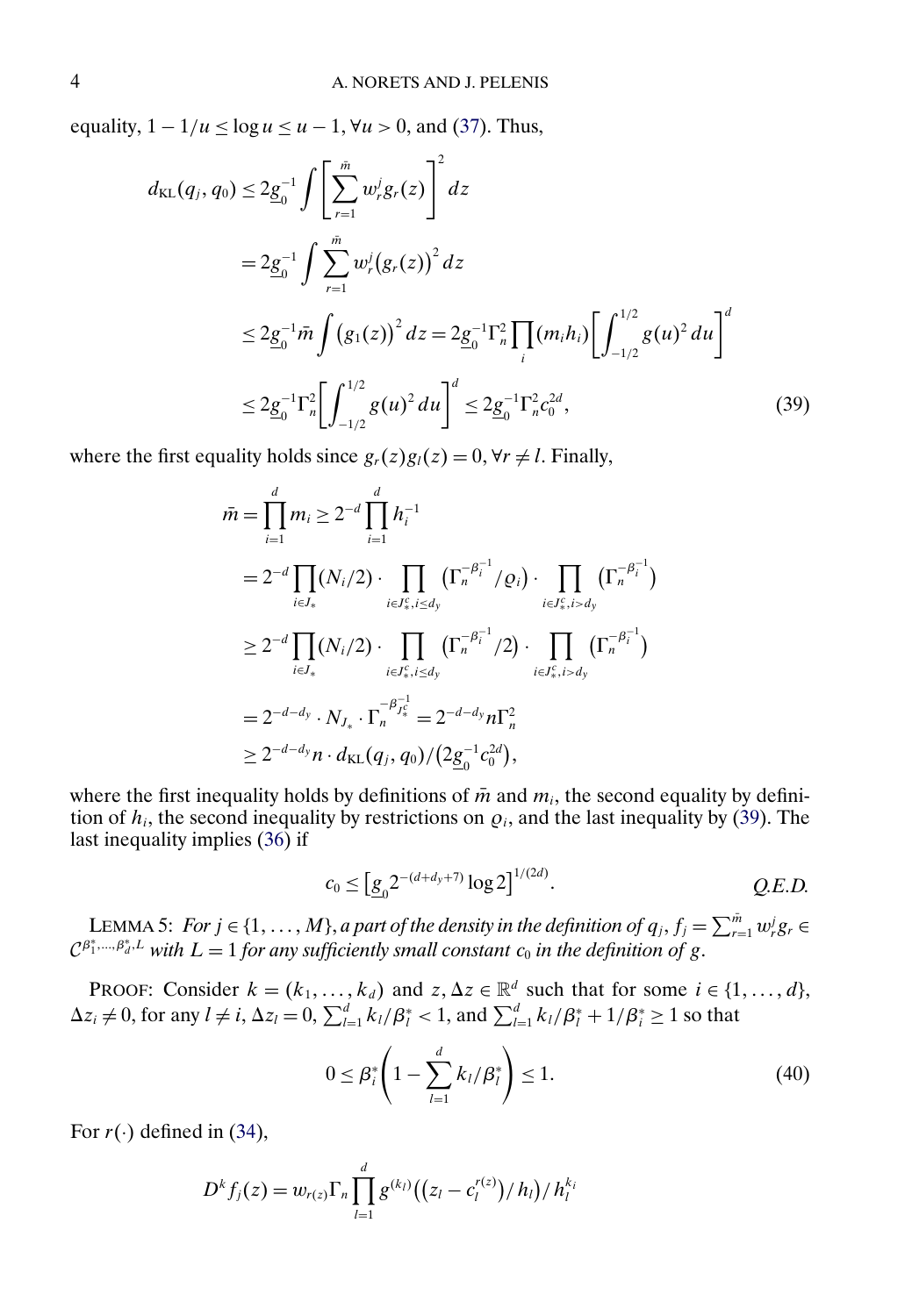$$
=B_i\cdot w_{r(z)}h_i^{\beta_i^*(1-\sum_{l=1}^d k_l/\beta_l^*)}\prod_{l=1}^d g^{(k_l)}((z_l-c_l^{r(z)})/h_l), \qquad (41)
$$

<span id="page-4-0"></span>where  $B_i \in \{1, 1/2, \rho_i^{-\beta_i^*}\} \subset (0, 1]$ . From [Tsybakov](#page-24-0) [\(2008\)](#page-24-0), (2.33)–(2.34), for any sufficiently small  $c_0$  and  $s \le \max_l \beta_l^* + 1$ ,

$$
\max_{z} |g^{(s)}(z)| \le 1/8. \tag{42}
$$

This implies that

$$
|g^{(k_i)}((z_i + \Delta z_i - c_i')/h_i) - g^{(k_i)}((z_i - c_i')/h_i)| \leq |\Delta z_i|/(8h_i). \tag{43}
$$

First, let us consider the case when  $r(z) = r(z + \Delta z)$  and  $|\Delta z_i| \le h_i$ . From (41), (42), and (43),

$$
\left| D^{k} f_{j}(z + \Delta z) - D^{k} f_{j}(z) \right| \leq h_{i}^{\beta_{i}^{*}(1 - \sum_{l=1}^{d} k_{l}/\beta_{l}^{*})} 8^{-d} |\Delta z_{i}/h_{i}|
$$
  

$$
= 8^{-d} |\Delta z_{i}|^{\beta_{i}^{*}(1 - \sum_{l=1}^{d} k_{l}/\beta_{l}^{*})} \left| \frac{\Delta z_{i}}{h_{i}} \right|^{1 - \beta_{i}^{*}(1 - \sum_{l=1}^{d} k_{l}/\beta_{l}^{*})}
$$
  

$$
\leq |\Delta z_{i}|^{\beta_{i}^{*}(1 - \sum_{l=1}^{d} k_{l}/\beta_{l}^{*})}, \qquad (44)
$$

where the last inequality follows from  $\Delta z_i \leq h_i$  and [\(40\)](#page-3-0).

Second, consider the case when  $r(z) = r(z + \Delta z)$  and  $|\Delta z_i| > h_i$ . Similarly to the previous case but without using (43),

$$
\left|D^{k}f_{j}(z+\Delta z)-D^{k}f_{j}(z)\right|\leq 2\cdot 8^{-d}h_{i}^{\beta_{i}^{*}(1-\sum_{l=1}^{d}k_{l}/\beta_{l}^{*})}\leq |\Delta z_{i}|^{\beta_{i}^{*}(1-\sum_{l=1}^{d}k_{l}/\beta_{l}^{*})}.
$$

Third, consider the case when  $r(z) \neq r(z + \Delta z)$  and  $|\Delta z_i| \leq h_i/2$ . If  $w_{r(z)} = w_{r(z + \Delta z)} = 0$ or  $z, z + \Delta z \notin \bigcup_{r=1}^{\bar{m}} B_r$ ,

$$
|D^{k} f_{j}(z + \Delta z) - D^{k} f_{j}(z)| = D^{k} f_{j}(z + \Delta z) = D^{k} f_{j}(z) = 0.
$$

If  $w_{r(z)} \neq w_{r(z+\Delta z)}$  or if one of z and  $z + \Delta z$  is not in  $\bigcup_{r=1}^{m} B_r$ , then without a loss of generality suppose that  $w_{r(z)} = 1$  or that  $z + \Delta z \notin \bigcup_{r=1}^{m} B_r$ . Let  $|\Delta z_i^*| \in [0, |\Delta z_i|]$  and  $\Delta z^* = (0, \ldots, 0, \Delta z_i^*, 0, \ldots, 0)$  be such that  $z + \Delta z^*$  is a boundary point of  $B_{r(z)}$ . Then,  $D^k f_j(z + \Delta z^*) = 0$  and (44) imply

$$
|D^{k} f_{j}(z + \Delta z) - D^{k} f_{j}(z)| = |D^{k} f_{j}(z)| = |D^{k} f_{j}(z + \Delta z^{\star}) - D^{k} f_{j}(z)|
$$
  

$$
\leq |\Delta z_{i}^{\star}|^{\beta_{i}^{*}(1 - \sum_{l=1}^{d} k_{l}/\beta_{l}^{*})} \leq |\Delta z_{i}|^{\beta_{i}^{*}(1 - \sum_{l=1}^{d} k_{l}/\beta_{l}^{*})}.
$$

If  $w_{r(z)} = w_{r(z+\Delta z)} = 1$  and  $z, z + \Delta z \in \bigcup_{r=1}^{\bar{m}} B_r$ , then by construction of  $f_j$  and  $g$ ,

$$
|D^k f_j(z + \Delta z) - D^k f_j(z)| = |D^k f_j(z + \Delta z + 0.5h_i) - D^k f_j(z + 0.5h_i)|
$$
  
\$\leq |\Delta z\_i|^{\beta\_i^\*(1 - \sum\_{l=1}^d k\_l/\beta\_l^\*)}\$,

where the last inequality follows from  $(44)$ .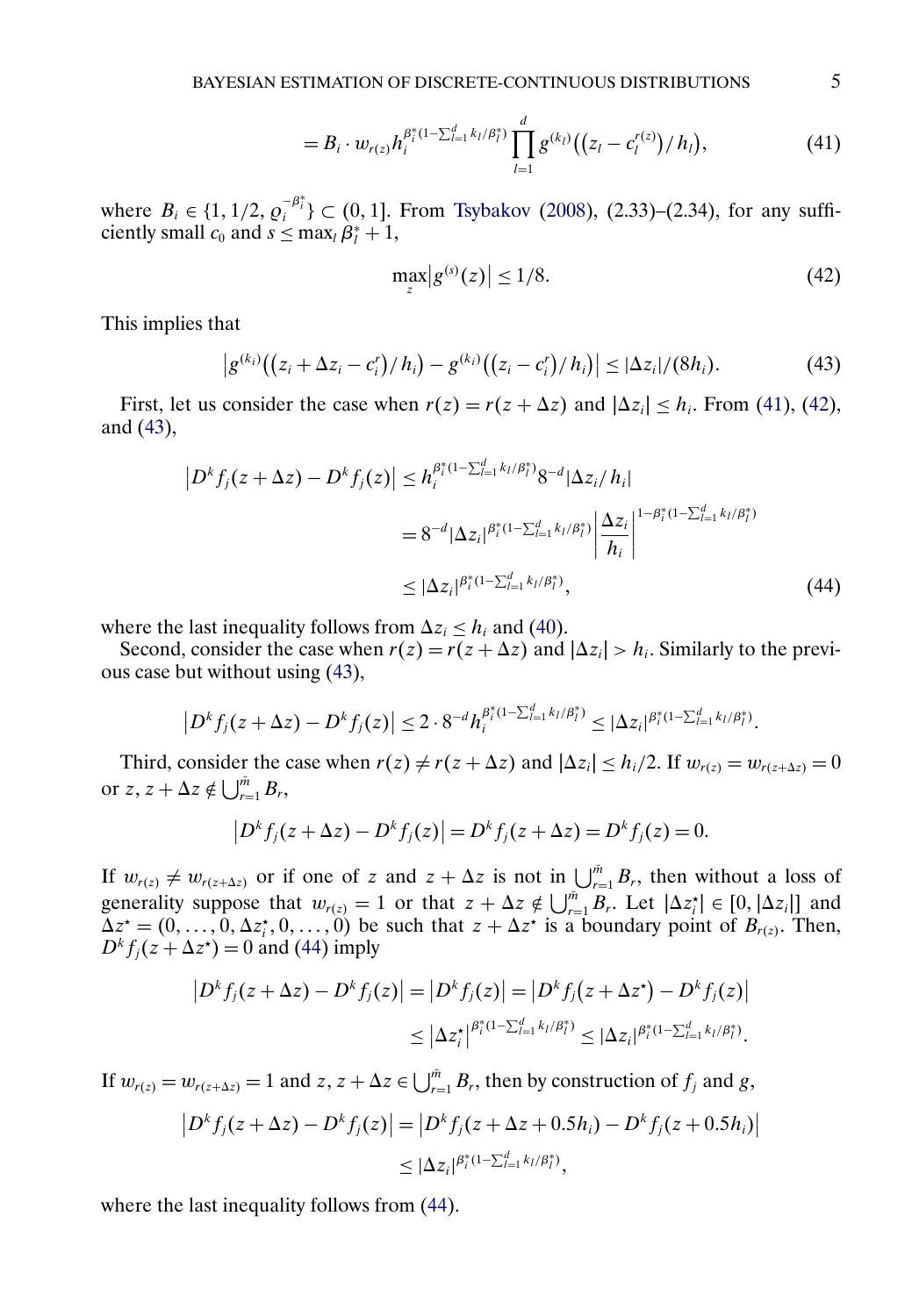<span id="page-5-0"></span>Finally, when  $r(z) \neq r(z + \Delta z)$  and  $\Delta z_i > h_i/2$ ,

$$
|D^k f_j(z + \Delta z) - D^k f_j(z)| \le |D^k f_j(z + \Delta z)| + |D^k f_j(z)|
$$
  
\n
$$
\le 2 \cdot 8^{-d} h_i^{\beta_i^*(1 - \sum_{l=1}^d k_l/\beta_l^*)}
$$
  
\n
$$
\le |\Delta z_i|^{\beta_i^*(1 - \sum_{l=1}^d k_l/\beta_l^*)}.
$$

Now, let us consider a general  $\Delta z$  such that for  $\Delta z_i \neq 0$ ,  $\sum_{l=1}^{d} k_l/\beta_l^* + 1/\beta_i^* \geq 1$ :

$$
|D^{k} f_{j}(z + \Delta z) - D^{k} f_{j}(z)|
$$
  
\n
$$
\leq \sum_{i=1}^{d} |D^{k} f_{j}(z_{1},..., z_{i-1}, z_{i} + \Delta z_{i},..., z_{d} + \Delta z_{d})
$$
  
\n
$$
- D^{k} f_{j}(z_{1},..., z_{i}, z_{i+1} + \Delta z_{i+1},..., z_{d} + \Delta z_{d})|.
$$

The preceding argument applies to every term in this sum and, thus,  $f_j \in C^{\beta_1^*, \dots, \beta_d^*, 1}$ . *Q.E.D.* 

LEMMA 6: Let  $f_i : \tilde{Y} \times \mathcal{X} \to \mathbb{R}$ ,  $i \in \{1, 2\}$ , be densities with respect to a product measure  $\lambda \times \mu$  *on*  $\tilde{\mathcal{Y}} \times \mathcal{X} \subset \mathbb{R}^d$ . *For a finite set*  $\mathcal{Y}$ *, let*  $\{A_y, y \in \mathcal{Y}\}$  *be a partition of*  $\tilde{\mathcal{Y}}$  *and let*  $p_i(y, x) =$  $\int_{A_{\mathbf{y}}} f_i(\tilde{\mathbf{y}},x) \, d\lambda(\tilde{\mathbf{y}}).$  *Then,* 

$$
d_{L_1}(p_1, p_2) \leq d_{L_1}(f_1, f_2),\tag{45}
$$

$$
d_H(p_1, p_2) \le d_H(f_1, f_2), \tag{46}
$$

$$
d_{\text{KL}}(p_1, p_2) \le d_{\text{KL}}(f_1, f_2). \tag{47}
$$

*Also, if for given*  $(y, x)$ *, f*<sub>2</sub> $(\tilde{y}, x) > 0$  *for any*  $\tilde{y} \in A_y$ *, then* 

$$
\inf_{\tilde{y}\in A_{\tilde{y}}}\frac{f_1(\tilde{y},x)}{f_2(\tilde{y},x)} \le \frac{p_1(y,x)}{p_2(y,x)} \le \sup_{\tilde{y}\in A_{\tilde{y}}}\frac{f_1(\tilde{y},x)}{f_2(\tilde{y},x)}.
$$
(48)

PROOF: Trivially,

$$
d_{L_1}(p_1, p_2) = \sum_{y} \int \left| \int_{A_y} (f_1(\tilde{y}, x) - f_2(\tilde{y}, x)) d\tilde{y} \right| d\mu(x)
$$
  
 
$$
\leq \sum_{y} \int \int_{A_y} |f_1(\tilde{y}, x) - f_2(\tilde{y}, x)| d\lambda(\tilde{y}) d\mu(x) = d_{L_1}(f_1, f_2).
$$

By the Holder inequality,

$$
d_H(p_1, p_2) = 2\left(1 - \sum_{y} \int \sqrt{\int 1_{A_y}(\tilde{y}_1) f_1(\tilde{y}_1, x) d\lambda(\tilde{y}_1) \cdot \int 1_{A_y}(\tilde{y}_2) f_2(\tilde{y}_2, x) d\lambda(\tilde{y}_2)} d\mu(x)\right)
$$
  

$$
\leq 2\left(1 - \sum_{y} \int \int 1_{A_y}(\tilde{y}) \sqrt{f_1(\tilde{y}, x) f_2(\tilde{y}, x)} d\lambda(\tilde{y}) d\mu(x)\right) = d_H(f_1, f_2).
$$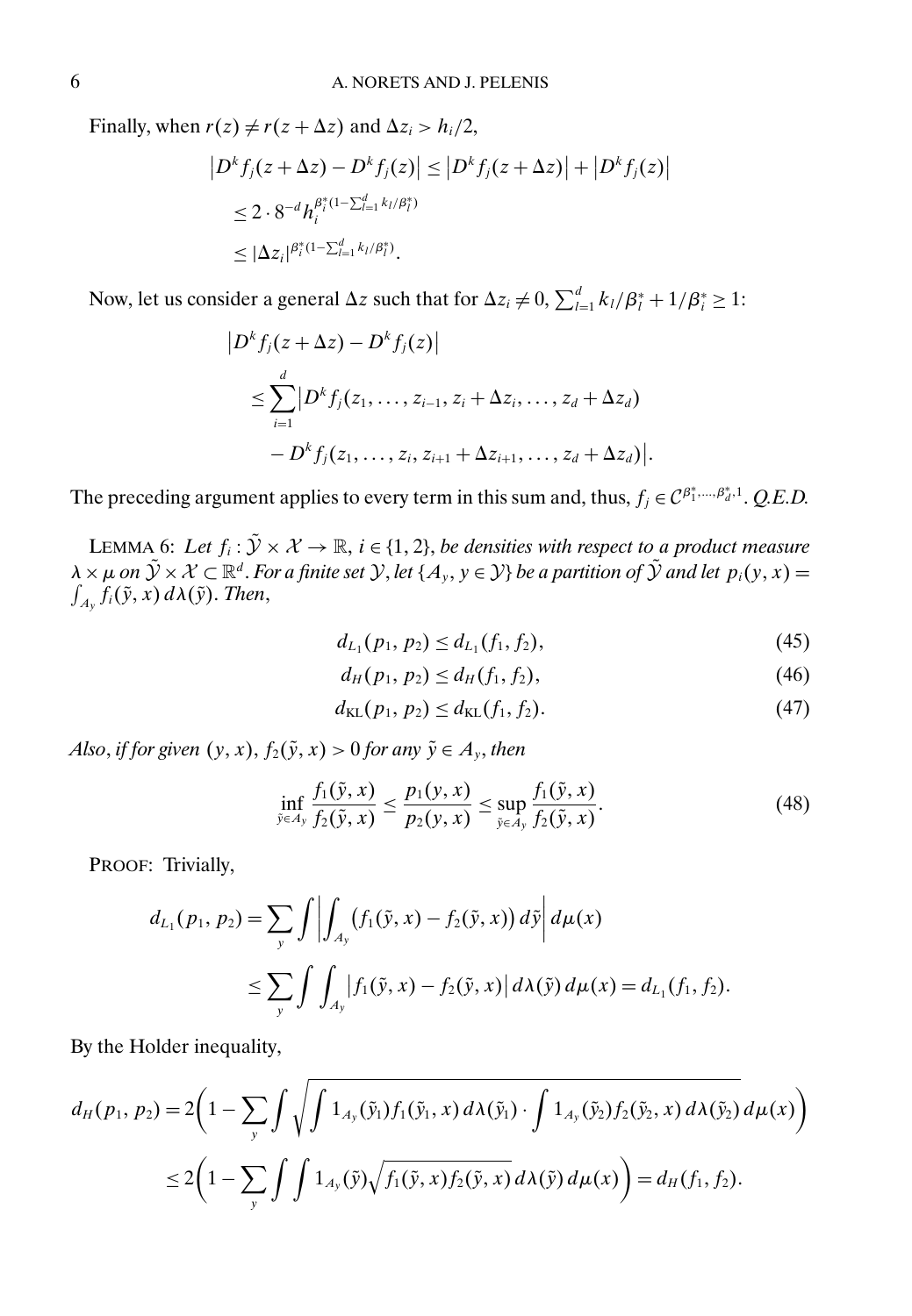For fixed  $(y, x)$ ,

$$
\int_{A_{\mathcal{Y}}}\big(f_{1}(\tilde{y}, x)/p_{1}(y, x)\big) \log \frac{f_{1}(\tilde{y}, x)/p_{1}(y, x)}{f_{2}(\tilde{y}, x)/p_{2}(y, x)} d\lambda(\tilde{y}) \geq 0
$$

since the Kullback–Leibler divergence is non-negative. Thus,

$$
\int_{A_y} f_1(\tilde{y}, x) \log \frac{f_1(\tilde{y}, x)}{f_2(\tilde{y}, x)} d\lambda(\tilde{y}) \ge \int_{A_y} f_1(\tilde{y}, x) \log \frac{p_1(y, x)}{p_2(y, x)} d\lambda(\tilde{y}) = p_1(y, x) \log \frac{p_1(y, x)}{p_2(y, x)}.
$$

This inequality integrated with respect to  $d\mu(x)$  and summed over y implies [\(47\)](#page-5-0). The last claim follows from

$$
f_2(\tilde{y},x) \inf_{\tilde{z}\in A_y} \frac{f_1(\tilde{z},x)}{f_2(\tilde{z},x)} \le f_1(\tilde{y},x) \le f_2(\tilde{y},x) \sup_{\tilde{z}\in A_y} \frac{f_1(\tilde{z},x)}{f_2(\tilde{z},x)}.
$$
 Q.E.D.

LEMMA 7: *For*  $\Gamma_n$ ,  $h_i$ ,  $\varrho_i$ , and  $\beta_i^*$  defined in Section 4.2, (*i*)  $\beta_i^* \geq \beta_i$  for  $i = 1, ..., d$  and  $(ii) \varrho_i \in (1, 2] \text{ for } i \in J_*^c \cap \{1, \ldots, d_y\}.$ 

PROOF: For  $i \notin J_*$ ,  $\beta_i^* = \beta_i$  by definition. For  $i \in J_*$ , from the definition of  $\Gamma_n$ ,

$$
\Gamma_n \leq \left[ \frac{N_{J_*}/N_i}{n} \right]^{\frac{1}{2+\beta_{J_*^c}^{-1}+\beta_i^{-1}}} = \Gamma_n^{\frac{2+\beta_{J_*^c}^{-1}}{2+\beta_{J_*^c}^{-1}+\beta_i^{-1}}} N_i^{\frac{-1}{2+\beta_{J_*^c}^{-1}+\beta_i^{-1}}},
$$

which implies  $N_i^{-\beta_i} \ge \Gamma_n$ . By the definition of  $\beta_i^*$ ,  $N_i^{-\beta_i^*} = \Gamma_n$  and, thus,  $\beta_i^* \ge \beta_i$ . For  $i \in J_*^c$ , from the definition of  $\Gamma_n$ ,

$$
\left[\frac{N_{J_*}N_i}{n}\right]^{\frac{1}{2+\beta_{J_*^c}^{-1}-\beta_i^{-1}}} \geq \left[\frac{N_{J_*}}{n}\right]^{\frac{1}{2+\beta_{J_*^c}^{-1}}},
$$

which implies

$$
N_i \ge \left[\frac{N_{J_*}}{n}\right]^{\frac{2+\beta_{J_*^c}^{-1}-\beta_i^{-1}}{2+\beta_{J_*^c}^{-1}}} = \Gamma_n^{-\beta_i^{-1}} \quad \Longrightarrow \quad \Gamma_n^{\beta_i^{-1}} \ge \frac{1}{N_i},
$$

and, therefore,  $\Gamma_n^{\beta_i^{-1}} N_i \geq 1$ . Next, define

$$
\varrho_i = \frac{\left[\Gamma_n^{\beta_i^{-1}} N_i/2\right] + 1}{\Gamma_n^{\beta_i^{-1}} N_i/2}
$$

.

Then  $\varrho_i \in (1, 2]$  as  $\Gamma_n^{\beta_i^{-1}} N_i \ge 1$ .  $Q.E.D.$ 

## D.3. *Proofs of Posterior Contraction Results*

# D.3.1. *Proof of Theorem 4 for*  $J^c \neq \emptyset$

Define  $\beta = d_{\mathcal{I}^c}[\sum_{k \in \mathcal{I}^c} \beta_k^{-1}]^{-1}$ ,  $\beta_{\min} = \min_{j \in \mathcal{I}^c} \beta_j$ , and  $\sigma_n = [\tilde{\epsilon}_n / \log(1/\tilde{\epsilon}_n)]^{1/\beta}$ . For  $\varepsilon$  defined in (22)–(23), b and  $\tau$  defined in (17), and a sufficiently small  $\delta > 0$ , let  $a_0 =$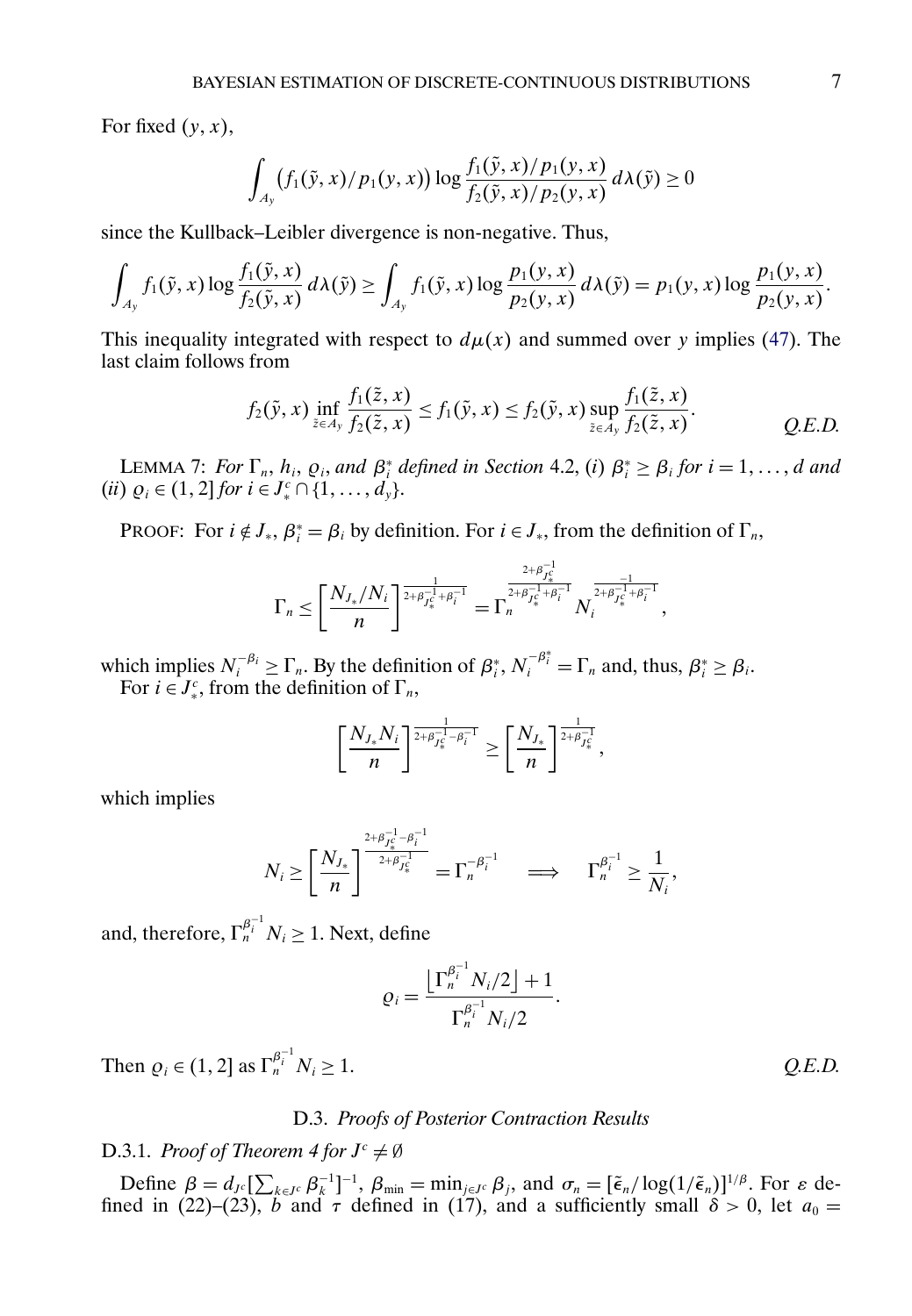<span id="page-7-0"></span> $\{(8\beta + 4\varepsilon + 8 + 8\beta/\beta_{\min})/(b\delta)\}^{1/\tau}, a_{\sigma_n} = a_0 \{\log(1/\sigma_n)\}^{1/\tau}$ , and  $b_1 > \max\{1, 1/2\beta\}$  satisfying  $\tilde{\epsilon}_n^{b_1} {\log(1/\tilde{\epsilon}_n)}^{5/4} \leq \tilde{\epsilon}_n$ . Then, the proofs of Theorems 4 and 6 in [Shen, Tokdar, and](#page-24-0) [Ghosal](#page-24-0) [\(2013\)](#page-24-0) imply the following two claims for each  $y_1 = k \in \mathcal{Y}_1$  under the assumptions of Section C.1.

First, there exists a partition  $\{U_{j|k}, j = 1, ..., K\}$  of  $\{\tilde{x} \in \mathcal{X} : \|\tilde{x}\| \leq 2a_{\sigma_n}\}\)$ , such that for  $j = 1, \ldots, N, U_{j|k}$  is contained within an ellipsoid with center  $\mu_{j|k}^{\star}$  and radii  $\{\sigma_n^{\beta/\beta_i} \tilde{\epsilon}_n^{2b_1}, i \in I\}$  $J^c$  }:

$$
U_{j|k} \subset \left\{\tilde{x} : \sum_{i=1}^{d_{J}c} \left[ \left(\tilde{x}_{i} - \mu_{j|k,i}^{\star} \right) / \left(\sigma_{n}^{\beta/\beta_{d_{J}+i}} \tilde{\epsilon}_{n}^{2b_{1}}\right) \right]^{2} \leq 1\right\};
$$

for  $j = N + 1, \ldots, K, U_{j|k}$  is contained within an ellipsoid with radii  $\{\sigma_n^{\beta/\beta_i}, i \in J^c\}$ , and  $1 \leq N < K \leq C_1 \sigma_n^{-d_{Jc}} \{ \log(1/\tilde{\epsilon}_n) \}^{d_{Jc} + d_{Jc}/\tau}$ , where  $C_1 > 0$  does not depend on *n* and *y<sub>1</sub>*.

Second, for each  $k \in \mathcal{Y}_j$ , there exist  $\alpha_{j|k}^*$ ,  $j = 1, ..., K$ , with  $\alpha_{j|k}^* = 0$  for  $j > N$ , and  $\mu_{jk}^{x*} \in$  $U_{j|k}$  for  $j = N + 1, ..., K$  such that for a positive constant  $C_2$  and  $\sigma_{j_c}^* = {\sigma_n^{\beta}}/{\beta_i}$  for  $i \in J^c$ ,

$$
d_H(f_{0|J}(\cdot|k), f_{|J}^*(\cdot|k)) \le C_2 \sigma_n^{\beta},\tag{49}
$$

where  $f_{|J}^*$  is defined in (33). Constant  $C_2$  is the same for all  $k \in \mathcal{Y}_J$  since all the bounds on  $f_{0|J}$  assumed in Section C.1 are uniform over k.

Note also that our smoothness definition is different from the one used by [Shen, Tokdar,](#page-24-0) [and Ghosal](#page-24-0) [\(2013\)](#page-24-0). In Lemmas [8](#page-11-0) and [9,](#page-12-0) we show that our smoothness definition ( $f_{0|J} \in$  $\mathcal{C}^{L,\beta_{d_1+1},\dots,\beta_d}$ ) delivers an anisotropic Taylor expansion with bounds on remainder terms such that the argument on page 637 of [Shen, Tokdar, and Ghosal](#page-24-0) [\(2013\)](#page-24-0) goes through.

Third, by Lemma [12,](#page-13-0) which is an extension of a part of Proposition 1 in [Shen, Tokdar,](#page-24-0) [and Ghosal](#page-24-0) [\(2013\)](#page-24-0), there exists a constant  $B_0 > 0$  such that for all  $y_J \in \mathcal{Y}_J$ ,

$$
F_{0|J}\left(\|\tilde{X}\|>a_{\sigma_n}|y_J\right)\leq B_0\sigma_n^{4\beta+2\varepsilon}\underline{\sigma}_n^8,\tag{50}
$$

where

$$
\underline{\sigma}_n = \min_{i \in J^c} \sigma_n^{\beta/\beta_i}.
$$

For  $m = N_J K$ , we define  $\theta^*$  and  $S_{\theta^*}$  as

$$
\theta^* = \{ \{\mu_1^*, \dots, \mu_m^* \} = \{ (k, \mu_{j|k}^*), j = 1, \dots, K, k \in \mathcal{Y}_J \},
$$
  
\n
$$
\{\alpha_1^*, \dots, \alpha_m^* \} = \{\alpha_{jk}^* = \alpha_{j|k}^* \pi_{0J}(k), j = 1, \dots, K, k \in \mathcal{Y}_J \},
$$
  
\n
$$
\sigma_j^{\star 2} = \{\sigma_i^{\star 2} = 1/[\frac{64N_i^2 \beta \log(1/\sigma_n)}{1}, i \in J \}
$$
  
\n
$$
\sigma_{j^c}^{\star} = \{\sigma_i^{\star} = \sigma_n^{\beta/\beta_i}, i \in J^c \} \},
$$
  
\n
$$
S_{\theta^*} = \{\{\mu_1, \dots, \mu_m\} = \{(\mu_{jk,J}, \mu_{jk,J^c}), j = 1, \dots, K, k \in \mathcal{Y}_J \},
$$
  
\n
$$
\mu_{jk,J^c} \in U_{j|k}, \mu_{jk,i} \in \left[k_i - \frac{1}{4N_i}, k_i + \frac{1}{4N_i}\right], i \in J,
$$
  
\n
$$
\sigma_i^2 \in (0, \sigma_i^{\star 2}), i \in J,
$$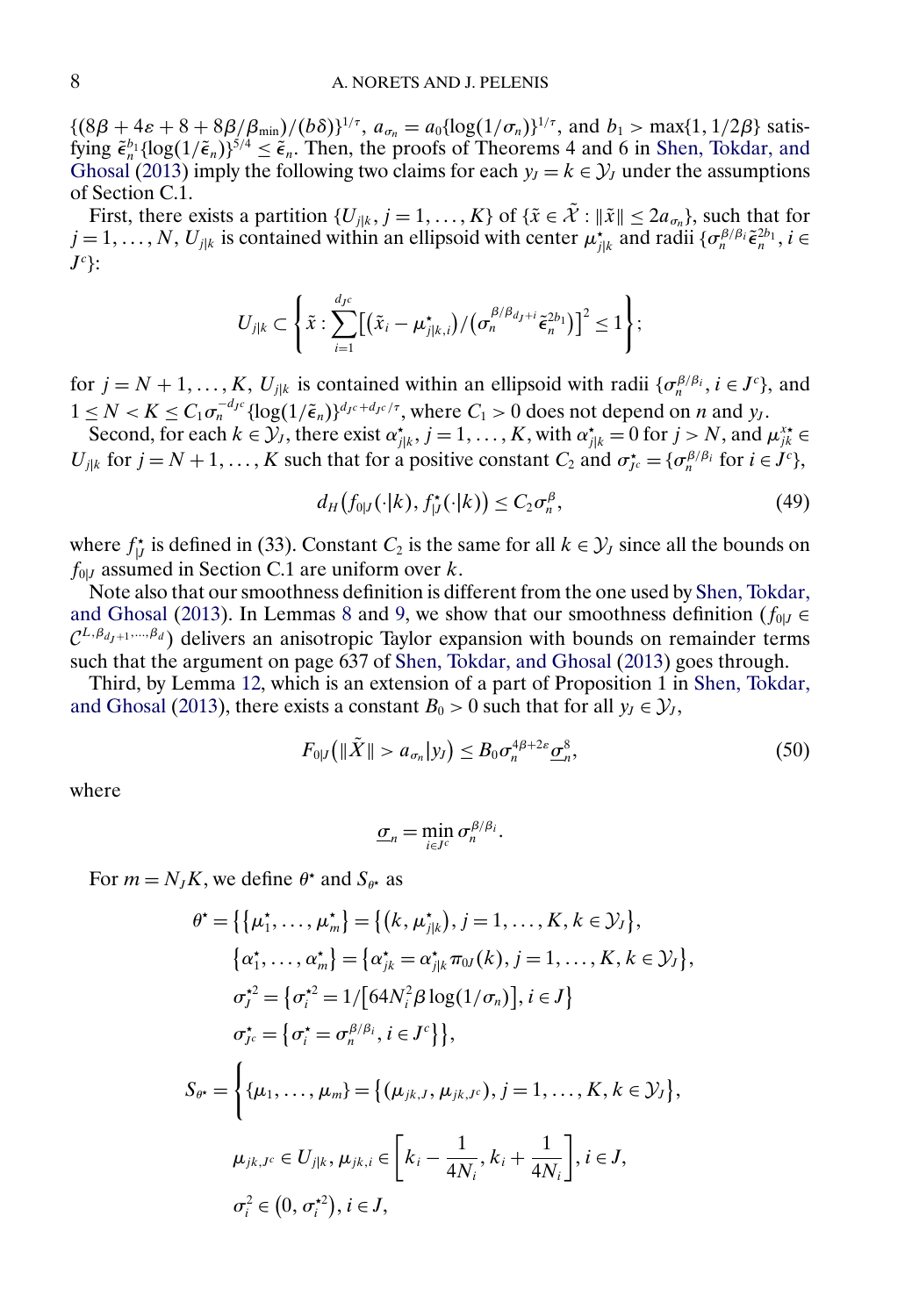<span id="page-8-0"></span>
$$
\sigma_i^2 \in (\sigma_i^{*2} (1 + \sigma_n^{2\beta})^{-1}, \sigma_i^{*2}), i \in J^c,
$$
  
\n
$$
(\alpha_1, \ldots, \alpha_m) = {\alpha_{jk}, j = 1, \ldots, K, k \in \mathcal{Y}_J} \in \Delta^{m-1},
$$
  
\n
$$
\sum_{r=1}^m |\alpha_r - \alpha_r^{\star}| \leq 2\sigma_n^{2\beta}, \min_{j \leq K, k \in \mathcal{Y}_J} \alpha_{jk} \geq \frac{\sigma_n^{2\beta + d_{J^c}}}{2m^2},
$$

where  $\Delta^{m-1}$  denotes the *m*-dimensional simplex.

The rest of the proof of the Kullback–Leibler thickness condition follows the general argument developed for mixture models in [Ghosal and van der Vaart](#page-24-0) [\(2007\)](#page-24-0) and [Shen, Tok](#page-24-0)[dar, and Ghosal](#page-24-0) [\(2013\)](#page-24-0) among others. First, we will show that for  $m = N_J K$  and  $\theta \in S_{\theta^*}$ , the Hellinger distance  $d_H^2(p_0(\cdot, \cdot), p(\cdot, \cdot | \theta, m))$  can be bounded by  $\sigma_n^{2\beta}$  up to a multiplicative constant. Second, we construct bounds on the ratios  $p(\cdot, |\theta, m)/p_0(\cdot, \cdot)$  and combine them with the bound on the Hellinger distance using Lemma [11.](#page-13-0) Finally, we will show that the prior puts sufficient probability on  $m = N_J K$  and  $S_{\theta^*}$ .

For  $f_{|J}^*$  defined in (33), let us define

$$
p_{|J}^{\star}(y_I, x|y_J) = \int_{A_{y_I}} f_{|J}^{\star}(\tilde{y}_I, x|y_J) d\tilde{y}_I.
$$

For  $m = N_J K$  and  $\theta \in S_{\theta^*}$ , we can bound the Hellinger distance between the DGP and the model as follows:

$$
d_H^2(p_0(\cdot,\cdot),p(\cdot,\cdot|\theta,m))
$$
  
=  $d_H^2(p_{0|J}(\cdot|\cdot)\pi_0(\cdot),p(\cdot,\cdot|\theta,m))$   

$$
\leq d_H^2(p_{0|J}(\cdot|\cdot)\pi_{0J}(\cdot),p_{|J}^{\star}(\cdot|\cdot)\pi_{0J}(\cdot))+d_H^2(p_{|J}^{\star}(\cdot|\cdot)\pi_{0J}(\cdot),p(\cdot,\cdot|\theta,m)).
$$

It follows from [\(49\)](#page-7-0) and Lemma [6](#page-5-0) linking distances between probability mass functions and corresponding latent variable densities that the first term on the right-hand side of this inequality is bounded by  $(C_2)^2 \sigma_n^{2\beta}$ . Combining this result with the bound on  $d_H^2(p_{|J}^{\star}(\cdot|\cdot)\pi_{0J}(\cdot), p(\cdot, \cdot|\theta, m))$  from Lemma [13,](#page-14-0) we obtain

$$
d_H^2(p_0(\cdot,\cdot),\,p(\cdot,\cdot|\theta,m))\lesssim \sigma_n^{2\beta},\qquad(51)
$$

where " $\lesssim$ " denotes less or equal up to a multiplicative positive constant relation.

Next, for  $\theta \in S_{\theta^*}$  and  $m = N_J K$ , let us consider lower bounds on the ratio

 $p(y_J, y_I, x | \theta, m) / p_0(y_J, y_I, x)$ . In Lemma [16,](#page-17-0) we show that lower bounds on the ratio  $f_J(y_J, \tilde{x} | \theta, m) / f_{0|J}(\tilde{x}|y_J) \pi_0(y_J)$  imply the following bounds for all sufficiently large *n*: for any  $x \in \mathcal{X}$  with  $||x|| \le a_{\sigma_n}$ ,

$$
\frac{p(y_I, y_I, x | \theta, m)}{p_0(y_I, y_I, x)} \ge C_3 \frac{\sigma_n^{2\beta}}{2m^2} \equiv \lambda_n,
$$
\n(52)

for some constant  $C_3 > 0$ ; and for any  $x \in \mathcal{X}$  with  $||x|| > a_{\sigma_n}$ ,

$$
\frac{p(y_I, y_I, x | \theta, m)}{p_0(y_I, y_I, x)} \ge \exp\left\{-\frac{8\|x\|^2}{\underline{\sigma}_n^2} - C_4 \log n\right\},\tag{53}
$$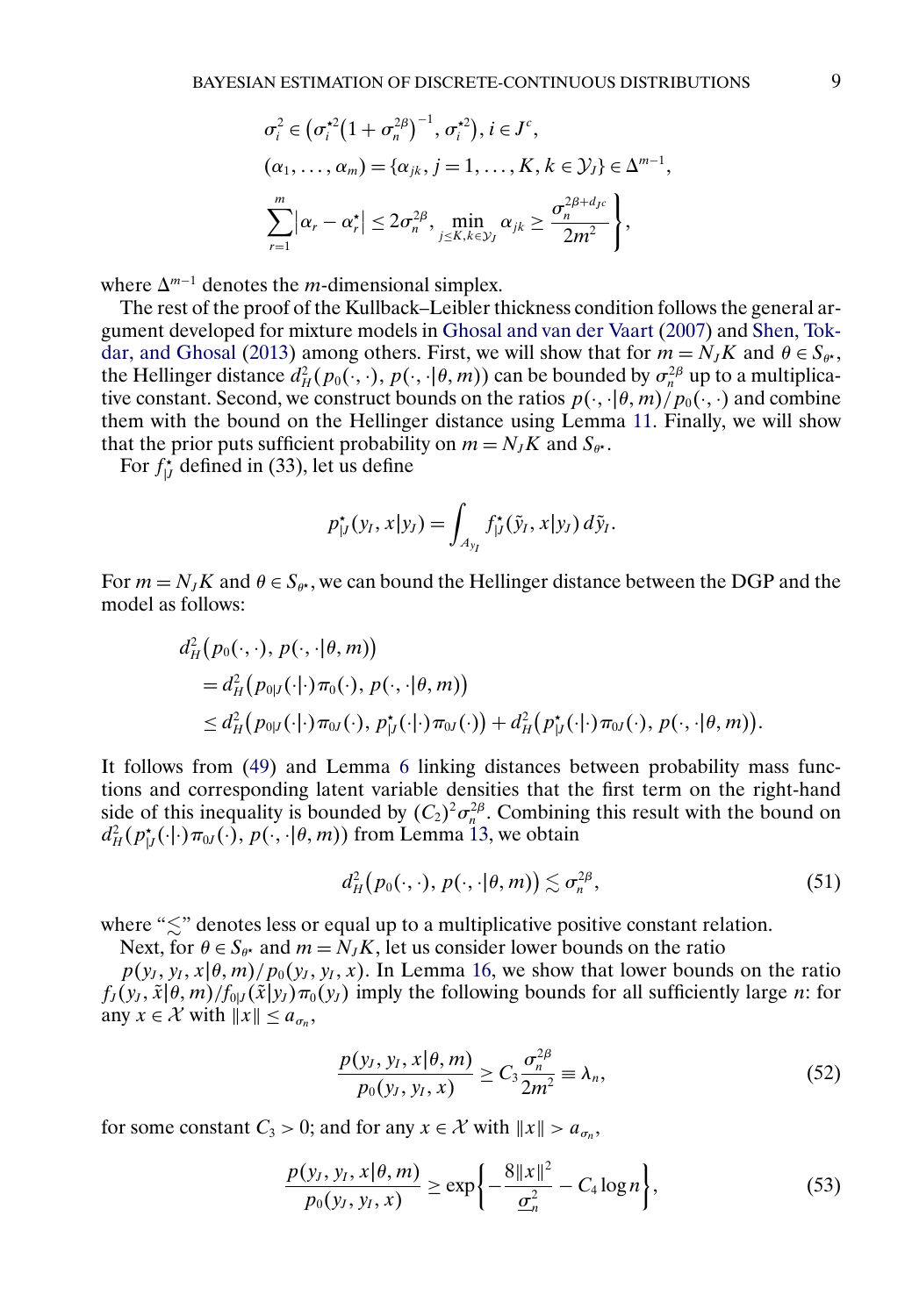<span id="page-9-0"></span>for some constant  $C_4 > 0$ . Consider all sufficiently large *n* such that  $\lambda_n < e^{-1}$  and [\(52\)](#page-8-0) and [\(53\)](#page-8-0) hold. Then, for any  $\theta \in S_{\theta^*},$ 

$$
\sum_{y \in \mathcal{Y}} \int_{\mathcal{X}} \left( \log \frac{p_0(y_j, y_j, x)}{p(y_j, y_j, x | \theta, m)} \right)^2 \mathbf{1} \left\{ \frac{p(y_j, y_j, x | \theta, m)}{p_0(y_j, y_j, x)} < \lambda_n \right\} p_0(y_j, y_j, x) dx
$$
\n
$$
= \sum_{y \in \mathcal{Y}} \int_{\tilde{x}} \left( \log \frac{p_0(y_j, y_j, x)}{p(y_j, y_j, x | \theta, m)} \right)^2
$$
\n
$$
\mathbf{1} \left\{ \frac{p(y_j, y_j, x | \theta, m)}{p_0(y_j, y_j, x)} < \lambda_n \right\} \mathbf{1} \left\{ \tilde{y}_l \in A_{y_l} \right\} f_0(y_j, \tilde{x}) d\tilde{x}
$$
\n
$$
= \sum_{y \in \mathcal{Y}} \int_{\tilde{x}} \left( \log \frac{p_0(y_j, y_j, x)}{p(y_j, y_j, x | \theta, m)} \right)^2
$$
\n
$$
\times \mathbf{1} \left\{ \frac{p(y_j, y_j, x | \theta, m)}{p_0(y_j, y_j, x)} < \lambda_n, ||x|| > a_m, \tilde{y}_l \in A_{y_l} \right\} f_0(y_j, \tilde{x}) d\tilde{x}
$$
\n
$$
\leq \sum_{y \in \mathcal{Y}} \int_{\{\tilde{x} : ||x|| > a_{m}\}} \left( \log \frac{p_0(y_j, y_j, x)}{p(y_j, y_j, x | \theta, m)} \right)^2 \mathbf{1} \{\tilde{y}_l \in A_{y_l}\} f_0(y_j, \tilde{x}) d\tilde{x}
$$
\n
$$
\leq \sum_{y \in \mathcal{Y}} \int_{\{\tilde{x} : ||x|| > a_{m}\}} \left[ \frac{128}{\frac{\sigma^4}{n}} ||x||^4 + 2(C_4 \log n)^2 \right] f_{0|J}(\tilde{x}|y_J) \mathbf{1} \{\tilde{y}_l \in A_{y_l}\} d\tilde{x} \pi_0(y_J)
$$
\n
$$
\leq \sum_{y \in \mathcal{Y}} \int_{\{\tilde{x} : ||\tilde{x}|| > a_{m}\}} \left[ \frac{128}{\frac{\
$$

for some constant  $C_5 > 0$  and all sufficiently large *n*, where the last inequality holds by the tail condition in (17), [\(50\)](#page-7-0), and  $(\log n)^2 \sigma_n^{2\beta+\varepsilon} \underline{\sigma}_n^8 \to 0$ .

Furthermore, as  $\lambda_n < e^{-1}$ ,

$$
\log \frac{p_0(y_I, y_I, x)}{p(y_I, y_I, x | \theta, m)} \mathbf{1} \left\{ \frac{p(y_I, y_I, x | \theta, m)}{p_0(y_I, y_I, x)} < \lambda_n \right\}
$$
  
 
$$
\leq \left( \log \frac{p_0(y_I, y_I, x)}{p(y_I, y_I, x | \theta, m)} \right)^2 \mathbf{1} \left\{ \frac{p(y_I, y_I, x | \theta, m)}{p_0(y_I, y_I, x)} < \lambda_n \right\}
$$

and, therefore,

$$
\sum_{y \in \mathcal{Y}} \int_{\mathcal{X}} \log \frac{p_0(y_J, y_I, x)}{p(y_J, y_I, x | \theta, m)} \mathbf{1} \left\{ \frac{p(y_J, y_I, x | \theta, m)}{p_0(y_J, y_I, x)} < \lambda_n \right\} p_0(y_J, y_I, x) dx
$$
  
\$\leq C\_5 \sigma\_n^{2\beta + \varepsilon}\$. (55)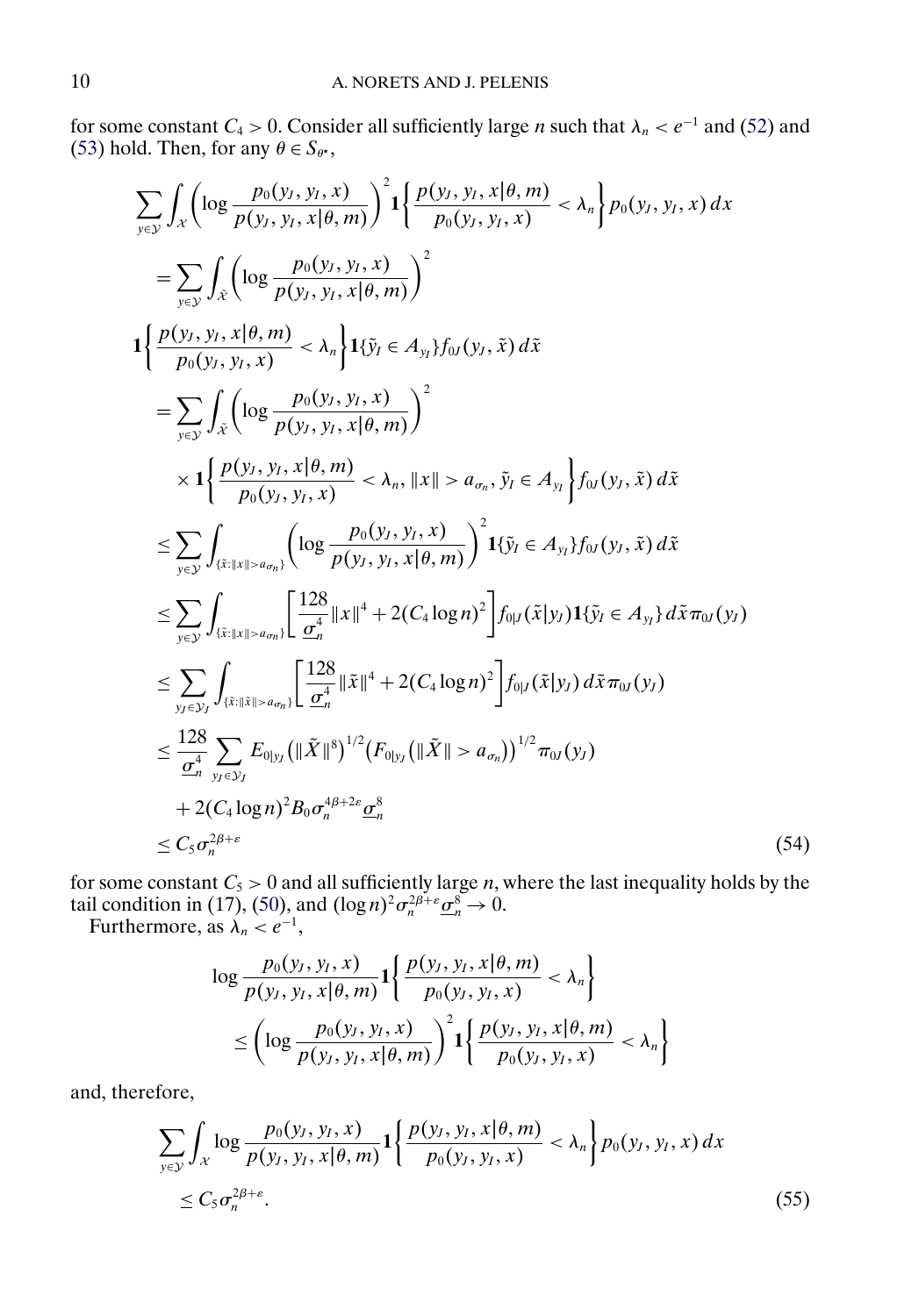Inequalities [\(51\)](#page-8-0), [\(54\)](#page-9-0), and [\(55\)](#page-9-0) combined with Lemma [11](#page-13-0) imply

$$
E_0\bigg(\log\frac{p_0(y_J, y_I, x)}{p(y_J, y_I, x | \theta, m)}\bigg) \leq A\tilde{\epsilon}_n^2, E_0\bigg(\bigg[\log\frac{p_0(y_J, y_I, x)}{p(y_J, y_I, x | \theta, m)}\bigg]^2\bigg) \leq A\tilde{\epsilon}_n^2
$$

for any  $\theta \in S_{\theta^*}$ ,  $m = N_J K$ , and some positive constant A (details are provided in Lemma [17\)](#page-20-0).

By Lemma [18](#page-21-0) for all sufficiently large  $n$ ,  $s = 1 + 1/\beta + 1/\tau$ , and some  $C_6 > 0$ ,

$$
\Pi(\mathcal{K}(p_0, \tilde{\epsilon}_n)) \ge \Pi(m = N_J K, \theta \in S_{\theta^*})
$$
  
 
$$
\ge \exp[-C_6 N_J \tilde{\epsilon}_n^{-d_{J^c}/\beta} {\log(n)}^{{d_{J^c} s + \max\{\tau_1, 1, \tau_2/\tau\}} }].
$$

The last expression of the above display is bounded below by  $\exp{-Cn\tilde{\epsilon}_n^2}$  for any  $C > 0$ ,  $\tilde{\epsilon}_n = \left[\frac{N_J}{n}\right]^{\beta/(2\beta+d_{Jc})} (\log n)^{t_J}$ , any

 $t_J > (d_{J^c} s + \max\{\tau_1, 1, \tau_2/\tau\})/(2 + d_{J^c}/\beta)$ , and all sufficiently large *n*. Since the inequality in the definition of  $t<sub>J</sub>$  is strict, the claim of the theorem follows.

When  $J = \emptyset$  and  $N_J = 1$ , the preceding argument delivers the claim of the theorem if we add an artificial discrete coordinate with only one possible value to the vector of observables.

## D.3.2. *Proof of Theorem 4 for*  $J<sup>c</sup> = \emptyset$

In this case, the proof from the previous subsection can be simplified as follows. For  $m = N<sub>J</sub>$  and for any  $\beta > 0$ , we define  $\theta^*$  and  $S_{\theta^*}$  as

$$
\theta^* = \left\{ \{\mu_1^*, \dots, \mu_m^* \} = \{k, k \in \mathcal{Y}_j \}, \right\}\n\{\alpha_1^*, \dots, \alpha_m^* \} = \{\alpha_k^*, k \in \mathcal{Y}_j\} = \{\pi_0(k)\}_{k \in \mathcal{Y}_j}, \n\sigma^{*2} = \left\{ \sigma_i^{*2} = \frac{1}{64N_i^2 \beta \log(1/\sigma_n)}, i \in J \right\},\nS_{\theta^*} = \left\{ \{\mu_1, \dots, \mu_m\} = \{\mu_k, k \in \mathcal{Y}_j\}, \mu_{k,i} \in \left[k_i - \frac{1}{4N_i}, k_i + \frac{1}{4N_i}\right], i \in J, \n\sigma = \{\sigma_i \in (0, \sigma_i^*), i \in J\},\n\{\alpha_j, j = 1, \dots, m\} = \{\alpha_k, k \in \mathcal{Y}_j\} \in \Delta^{m-1},\n\sum_{k \in \mathcal{Y}_j} |\alpha_k - \alpha_k^*| \le 2\sigma_n^{2\beta}, \min_{k \in \mathcal{Y}_j} \alpha_k \ge \frac{\sigma_n^{2\beta}}{2m^2}.
$$

For  $m = N_J$  and  $\theta \in S_{\theta^*}$ , a simplification of the proof of Lemma [13](#page-14-0) delivers

$$
d_H^2(p_0(\cdot),\,p(\cdot|\theta,m))\leq 2\max_{k\in\mathcal{Y}_J}\int_{A_k^c}\phi(\tilde{y}_J;\,\mu_k,\,\sigma)\,d\tilde{y}_J+\sum_{k\in\mathcal{Y}_J}\big|\alpha_k^\star-\alpha_k\big|\lesssim \sigma_n^{2\beta}.
$$

A simplification of derivations in Lemma [16](#page-17-0) shows that for all  $y_J \in \mathcal{Y}_J$ ,

$$
\frac{p(y_I|\theta,m)}{p_0(y_I)}\geq \frac{1}{2}\frac{\sigma_n^{2\beta}}{2m^2}\equiv \lambda_n.
$$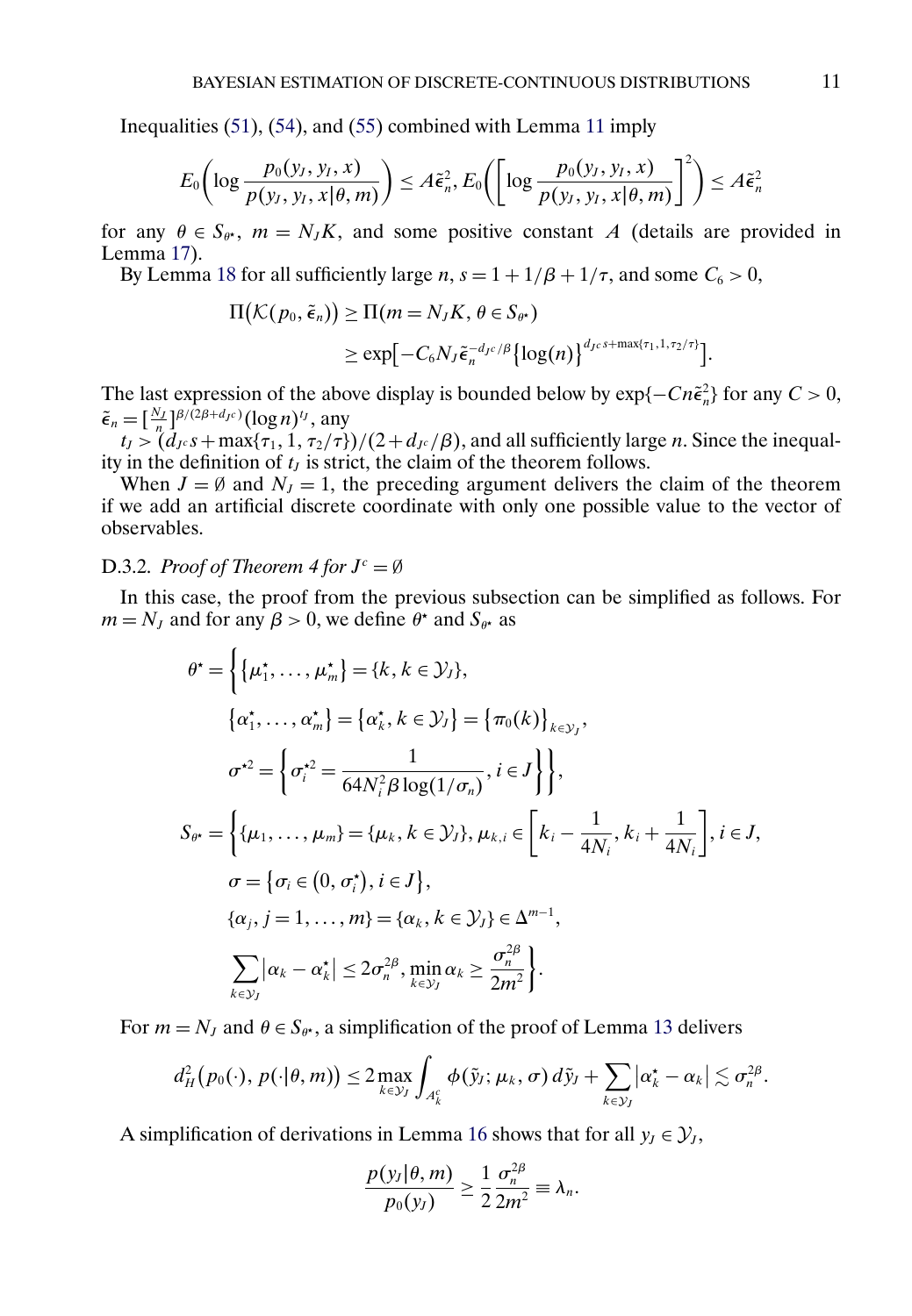<span id="page-11-0"></span>Then, for any  $\theta \in S_{\theta^*}$ ,

$$
\sum_{y_J \in \mathcal{Y}_J} \left( \log \frac{p_0(y_J)}{p(y_J | \theta, m)} \right)^2 \mathbf{1} \left\{ \frac{p(y_J | \theta, m)}{p_0(y_J)} < \lambda_n \right\} p_0(y_J) = 0, \\
\sum_{y_J \in \mathcal{Y}_J} \left( \log \frac{p_0(y_J)}{p(y_J | \theta, m)} \right) \mathbf{1} \left\{ \frac{p(y_J | \theta, m)}{p_0(y_J)} < \lambda_n \right\} p_0(y_J) = 0,
$$

as  $\frac{p(y_1|\theta,m)}{p_0(y)} \ge \lambda_n$  for all  $y_j \in \mathcal{Y}_j$ . As  $\lambda_n \to 0$ , by Lemma [11](#page-13-0) for  $\lambda_n < \lambda_0$ , both  $E_0(\log \frac{p_0(y_j)}{p(y|\theta,m)})$ and  $E_0([log \frac{p_0(y)}{p(y|\theta,m)}]^2)$  are bounded by  $C_7 \log(1/\lambda_n)^2 \sigma_n^{2\beta} \leq A \tilde{\epsilon}_n^2$  for some constant A. By the simplification of Lemma [18](#page-21-0) for this particular case for all sufficiently large  $n$  and some  $C_8 > 0$ ,

$$
\Pi\big(\mathcal{K}(p_0,\tilde{\epsilon}_n)\big) \geq \Pi(m=N_J,\,\theta\in S_{\theta^*}) \geq \exp\big[-C_8N_J\big\{\log(n)\big\}^{\max\{\tau_1,1\}}\big].
$$

The last expression of the above display is bounded below by  $\exp{-Cn\tilde{\epsilon}_n^2}$  for any  $C > 0$ ,  $\tilde{\epsilon}_n = \left[\frac{N_J}{n}\right]^{1/2} (\log n)^{t_J}$ , any  $t_J > \max\{\tau_1, 1\}/2$ , and all sufficiently large *n*. Since the inequality in the definition of  $t_J$  is strict, the claim of the theorem follows.

# D.3.3. *Auxiliary Results for Posterior Contraction Rates*

For a multi-index  $k = (k_1, ..., k_d) \in \mathbb{Z}_+^d$ , let  $k! = \prod_{i=1}^d k_i!$ , and for  $z \in \mathbb{R}^d$ , let  $z^k =$  $\prod_{i=1}^d z_i^{k_i}$ .

LEMMA 8—Anisotropic Taylor Expansion: *For*  $f \in C^{\beta_1, ..., \beta_d, L}$  and  $r \in \{1, ..., d\}$ ,

$$
f(x_1 + y_1, \dots, x_d + y_d)
$$
  
= 
$$
\sum_{k \in I'} \frac{y^k}{k!} D^k f(x_1, \dots, x_r, x_{r+1} + y_{r+1}, \dots, x_d + y_d)
$$
 (56)

$$
+\sum_{l=1}^r \sum_{k \in \bar{l}^l} \frac{y^k}{k!} \big(D^k f(x_1,\ldots,x_l+\zeta_l^k,x_{l+1}+y_{l+1},\ldots,x_d+y_d\big) \tag{57}
$$

$$
-Dk f(x1,...,xl,xl+1+yl+1,...,xd+yd)), \t(58)
$$

*where*  $\xi_l^k \in [x_l, x_l + y_l] \cup [x_l + y_l, x_l],$ 

$$
I^{l} = \left\{ k = (k_{1}, ..., k_{l}, 0, ..., 0) \in \mathbb{Z}_{+}^{d} : k_{i} \leq \left\lfloor \beta_{i} \left( 1 - \sum_{j=1}^{i-1} k_{j} / \beta_{j} \right) \right\rfloor, i = 1, ..., l \right\},
$$
  

$$
\bar{I}^{l} = \left\{ k \in I^{l} : k_{l} = \left\lfloor \beta_{l} \left( 1 - \sum_{j=1}^{l-1} k_{j} / \beta_{j} \right) \right\rfloor, \right\},
$$

*and the differences in derivatives in* (57)*–*(58) *are bounded by*

$$
L|\zeta_l^k|^{\beta_l(1-\sum_{i=1}^d k_i/\beta_i)}.
$$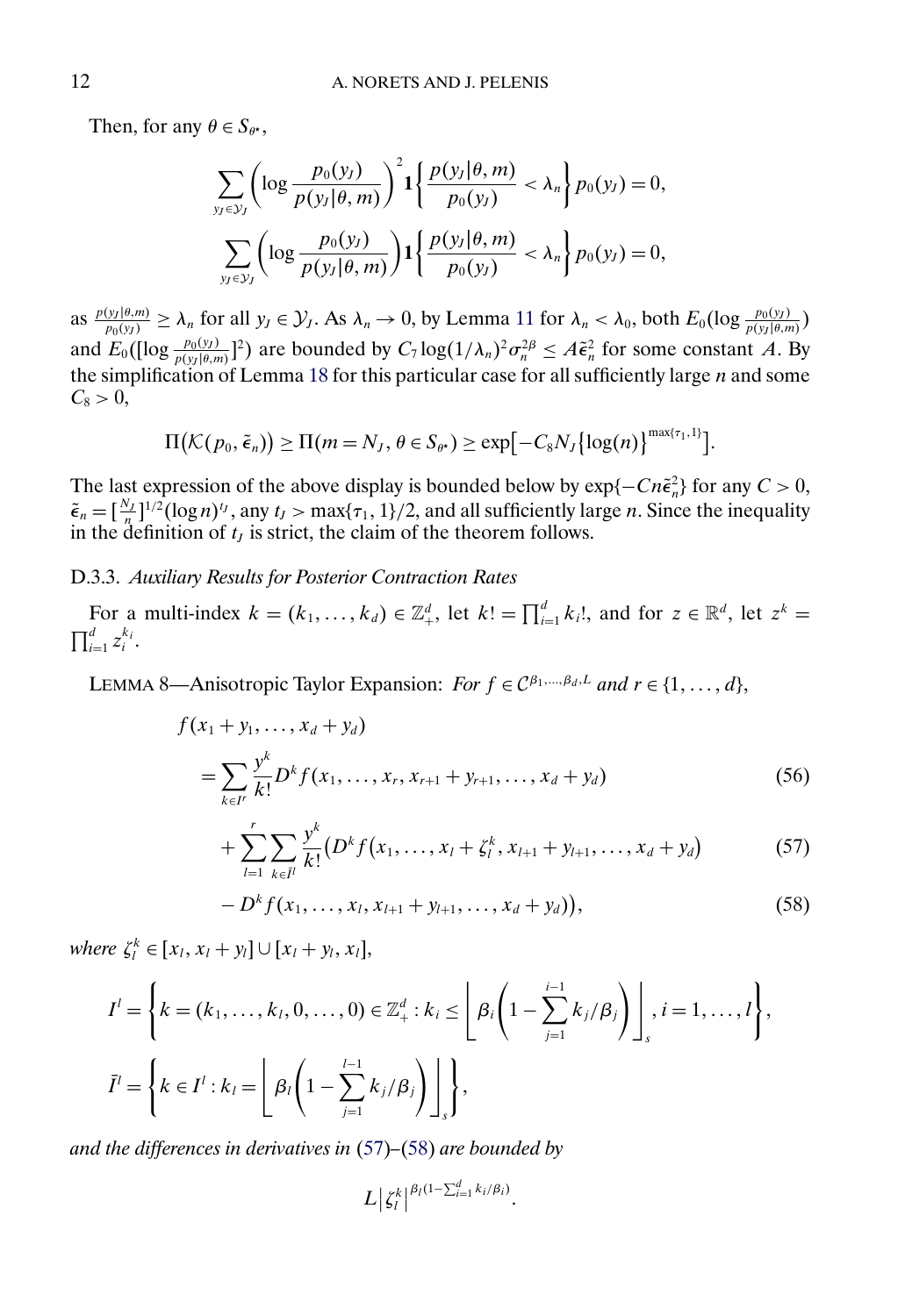<span id="page-12-0"></span>PROOF: The lemma is proved by induction. For  $r = 1$ , [\(56\)](#page-11-0)–[\(58\)](#page-11-0) is a standard univariate Taylor expansion of  $f(x + y)$  in the first argument around  $(x_1, x_2 + y_2, ..., x_d + y_d)$ . Suppose [\(56\)](#page-11-0)–[\(58\)](#page-11-0) hold for some  $r \in \{1, ..., d\}$ . Then, let us show that (56)–(58) hold for  $r + 1$ . For that, consider a univariate Taylor expansion of  $D^k f$  in [\(56\)](#page-11-0). The following notation will be useful. Let  $e_i \in \mathbb{R}^d$ ,  $i = 1, ..., d$ , be such that  $e_{ij} = 1$  for  $i = j$  and  $e_{ij} = 0$  for  $i \neq j$  and  $k_{r+1}^* = \lfloor \beta_{r+1} (1 - \sum_{j=1}^r k_j/\beta_j) \rfloor_s$ . Then,

$$
D^{k} f(x_{1},...,x_{r},x_{r+1}+y_{r+1},...,x_{d}+y_{d})
$$
\n
$$
= \sum_{k_{r+1}=0}^{k_{r+1}^{*}} \frac{y_{r+1}^{k_{r+1}}}{k_{r+1}!} D^{k+k_{r+1} \cdot e_{r+1}} f(x_{1},...,x_{r+1},x_{r+2}+y_{r+2},...,x_{d}+y_{d})
$$
\n
$$
+ \frac{y_{r+1}^{k_{r+1}}}{k_{r+1}^{*}} (D^{k+k_{r+1}^{*} \cdot e_{r+1}} f(x_{1},...,x_{r},x_{r+1}+\zeta_{r+1}^{k+k_{r+1}^{*} \cdot e_{r+1}},x_{r+2}+y_{l+2},...,x_{d}+y_{d})
$$
\n
$$
-D^{k+k_{r+1}^{*} \cdot e_{r+1}} f(x_{1},...,x_{r},x_{r+1},x_{r+2}+y_{l+2},...,x_{d}+y_{d})).
$$

Inserting this expansion into  $(56)$  delivers the result for  $r + 1$ . *Q.E.D.* 

LEMMA 9: Let  $R(x, y)$  denote the remainder term in the anisotropic Taylor expansion  $((57)–(58)$  $((57)–(58)$  $((57)–(58)$  $((57)–(58)$  *for*  $r = d$ ). *Suppose*  $f \in C^{\beta_1,\dots,\beta_d,L}$  *and L satisfies* (20)–(21). Let  $\sigma = {\sigma_i =$  $\sigma_n^{\beta/\beta_i}$ ,  $i = 1, ..., d$  *and*  $\sigma_n \to 0$ . *Then*, *for all sufficiently large n*,

$$
\int \big| R(x,y) \big| \phi(y;0,\sigma) \, dy \lesssim L(x) \sigma_n^{\beta}.
$$

PROOF: Note that  $|R(x, y)|$  is bounded by a sum of the following terms over  $k \in I^l$  and  $l \in \{1, \ldots, d\}$ :

$$
\frac{y^{k}}{k!} |D^{k} f(x_{1},...,x_{l} + \zeta_{l}^{k}, x_{l+1} + y_{l+1},...,x_{d} + y_{d})
$$
\n
$$
- D^{k} f(x_{1},...,x_{l}, x_{l+1} + y_{l+1},...,x_{d} + y_{d})|
$$
\n
$$
\leq \frac{y^{k}}{k!} L(x + (0, ..., 0, y_{l+1:d}), \zeta_{l}^{k} e_{l}) |\zeta_{l}^{k}|^{\beta_{l}(1 - \sum_{i=1}^{d} k_{i}/\beta_{i})}
$$
\n
$$
\leq \tilde{L}(x) \exp{\{\tau_{0} ||y_{l+1:d}||^{2}\}} \exp{\{\tau_{0} ||\zeta_{l}^{k}||^{2}\}} |\zeta_{l}^{k}|^{\beta_{l}(1 - \sum_{i=1}^{d} k_{i}/\beta_{i})}
$$
\n
$$
\leq \tilde{L}(x) \frac{y^{k}}{k!} \exp{\{\tau_{0} ||y||^{2}\}} |y_{l}|^{\beta_{l}(1 - \sum_{i=1}^{d} k_{i}/\beta_{i})},
$$

where we used inequalities (4), (20), and (21) and that  $|\zeta_l^k| \le |y_l|$ . For all sufficiently large *n* such that  $\tau_0 < 0.5 / \max_i \sigma_i^2$ ,

$$
\int \left| \tilde{L}(x) \frac{y^k}{k!} \exp \{ \tau_0 \|y\|^2 \} |y_l|^{\beta_l (1 - \sum_{i=1}^d k_i/\beta_i)} \right| \phi(y; 0, \sigma) dy
$$
  
\$\lesssim \tilde{L}(x) \prod\_{i=1}^{l-1} \int |y\_i|^{k\_i} \phi(y\_i; 0; \sigma\_i \sqrt{2}) dy\_i \cdot \int y\_l^{k\_l} |y\_l|^{\beta\_l (1 - \sum\_{i=1}^d k\_i/\beta\_i)} \phi(y\_i; 0; \sigma\_l \sqrt{2}) dy\_l\$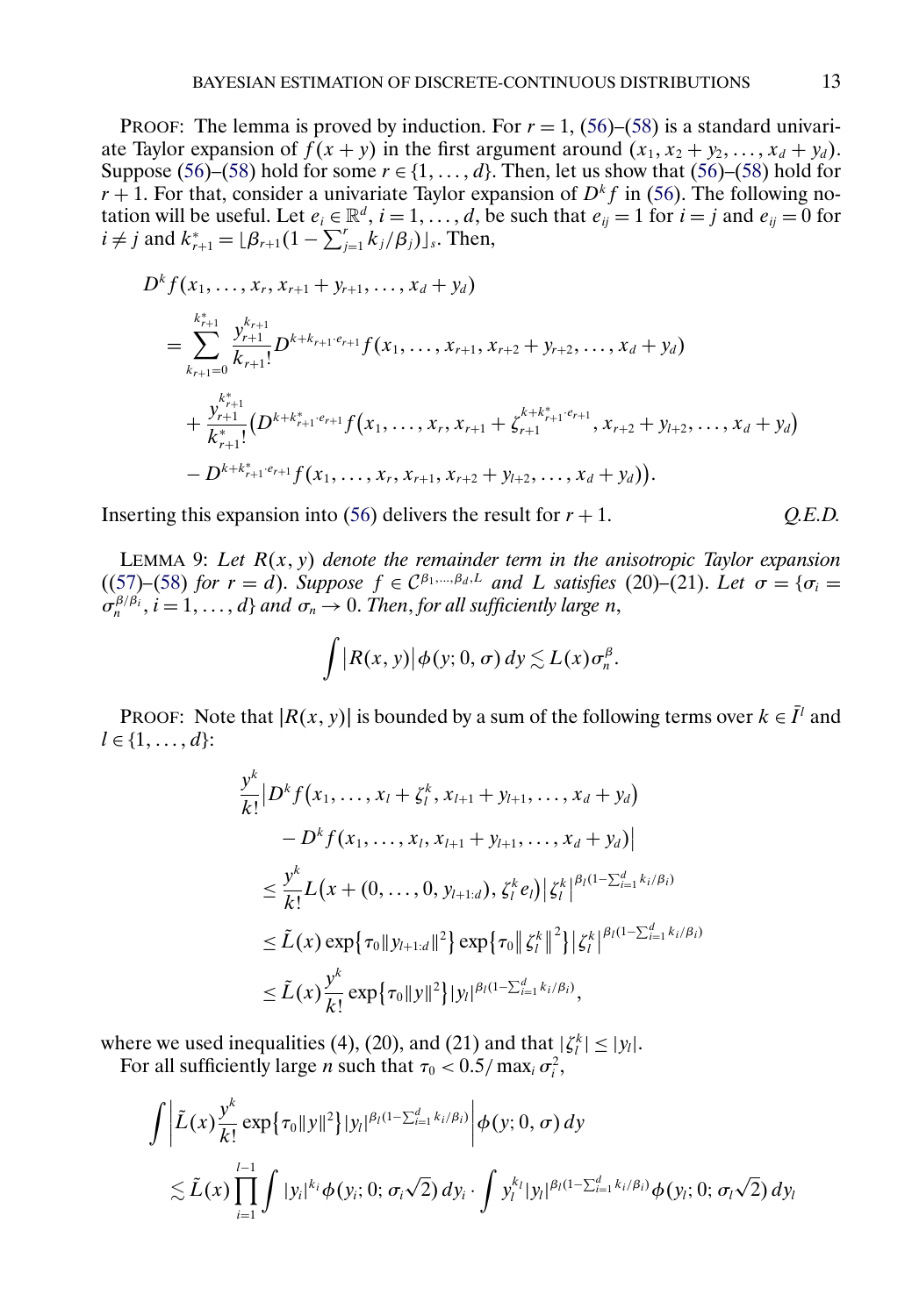<span id="page-13-0"></span>
$$
\leq \tilde{L}(x)\sigma_1^{k_1}\cdots\sigma_{l-1}^{k_{l-1}}\sigma_l^{k_l+\beta_l(1-\sum_{i=1}^d k_i/\beta_i)}
$$
  
=  $\tilde{L}(x)\sigma_n^{k_1\beta/\beta_1}\cdots\sigma_n^{k_l\beta/\beta_l}\sigma_n^{\frac{\beta}{\beta_l}\beta_l(1-\sum_{i=1}^d k_i/\beta_i)} = \tilde{L}(x)K_2\sigma_n^{\beta}$ ,

where we use  $\int_{\Omega} |z|^{\rho} \phi(z, 0, \omega) dz \lesssim \omega^{\rho}$  and  $k_{l+1} = \cdots = k_d = 0$  for  $k \in I_l$ . Thus, the claim of the lemma follows. *Q.E.D.*

LEMMA 10: *Suppose density*  $f_0 \in C^{\beta_1,\dots,\beta_d,L}$  with a constant envelope L has support on  $[0, 1]^d$  and  $f_0(z) \geq \underline{f} > 0$ . *Then*,  $f_{0|J} \in C^{\beta_{d_{J}c}, \dots, \beta_d, L/\underline{f}}$ .

PROOF: For  $\tilde{x}$ ,  $\Delta \tilde{x} \in \mathcal{X}$ ,  $y_J \in \mathcal{Y}_J$ , and some  $\tilde{y}_J^* \in A_{y_J}$ , by the mean value theorem,

$$
D^{k} f_{0|J}(\tilde{x} + \Delta \tilde{x}|y_{J}) - D^{k} f_{0|J}(\tilde{x}|y_{J})
$$
  
= 
$$
\frac{1}{\pi_{0J}(y_{J})} \int_{A_{y_{J}}} (D^{0,...,0,k} f_{0}(\tilde{y}_{J}, \tilde{x} + \Delta \tilde{x}) - D^{0,...,0,k} f_{0}(\tilde{y}_{J}, \tilde{x})) d\tilde{y}_{J}
$$
  
= 
$$
\frac{1/N_{J}}{\pi_{0J}(y_{J})} (D^{0,...,0,k} f_{0}(\tilde{y}_{J}^{*}, \tilde{x} + \Delta \tilde{x}) - D^{0,...,0,k} f_{0}(\tilde{y}_{J}^{*}, \tilde{x}))
$$

and the claim of the lemma follows from the definition of  $C^{\beta_1,...,\beta_d,L}$  and  $\pi_{0J}(y_J) \ge \underline{f}/N_J$ . *Q.E.D.*

LEMMA 11: *There is a*  $\lambda_0 \in (0, 1)$  *such that for any*  $\lambda \in (0, \lambda_0)$  *and any two conditional densities*  $p, q \in \mathcal{F}$ , *a probability measure P* on *Z that has a conditional density equal to p*, and  $d_h$  *defined with the distribution on*  $\mathcal X$  *implied by*  $P$ ,

$$
P \log \frac{p}{q} \le d_h^2(p, q) \left( 1 + 2 \log \frac{1}{\lambda} \right) + 2P \left\{ \left( \log \frac{p}{q} \right) 1 \left( \frac{q}{p} \le \lambda \right) \right\},\
$$
  

$$
P \left( \log \frac{p}{q} \right)^2 \le d_h^2(p, q) \left( 12 + 2 \left( \log \frac{1}{\lambda} \right)^2 \right) + 8P \left\{ \left( \log \frac{p}{q} \right)^2 1 \left( \frac{q}{p} \le \lambda \right) \right\}.
$$

PROOF: The proof is exactly the same as the proof of Lemma 4 of [Shen, Tokdar, and](#page-24-0) [Ghosal](#page-24-0) [\(2013\)](#page-24-0), which, in turn, follows the proof of Lemma 7 in [Ghosal and van der Vaart](#page-24-0) [\(2007\)](#page-24-0). *Q.E.D.*

LEMMA 12: *Under the assumptions and notation of Section 4.3, for some*  $B_0 \in (0, \infty)$  *and any*  $y_I \in \mathcal{Y}_I$ ,

$$
F_{0|J}\big(\|\tilde{X}\|>a_{\sigma_n}|y_J\big)\leq B_0\sigma_n^{4\beta+2\varepsilon}\underline{\sigma}_n^8.
$$

PROOF: Note that in the proof of Proposition 1 of Shen, Tokdar, and Ghosal (2013), it is shown that  $a_{\sigma_n}^{\text{STG}} > a$ , where  $a_0^{\text{STG}} = \{ (8\beta + 4\varepsilon + 16)/(b\delta) \}^{1/\tau}$  and  $a_{\sigma_n}^{\text{STG}} = a_0^{\text{STG}} \log(1/\sigma_n)^{1/\tau}$ . As  $a_0 > a_0^{\text{STG}}$  and  $a_{\sigma_n} > a_{\sigma_n}^{\text{STG}}$ , therefore  $a_{\sigma_n} > a$ . Define  $E_{\sigma_n}^* = {\{\tilde{x} \in \mathbb{R}^{d_{Jc}} : f_{0|J}(\tilde{x}|y_J) \geq \sigma_n\}}$  $\sigma_n^{(4\beta+2\varepsilon+8\beta/\beta_{\min})/\delta}$ . Note that by construction of  $s_2$  in the proof of Proposition 1 of [Shen,](#page-24-0) [Tokdar, and Ghosal](#page-24-0) [\(2013\)](#page-24-0) and as  $\sigma_n < s_2$ , it follows that

$$
\frac{(4\beta+2\varepsilon+8)}{b\delta}\log\left(\frac{1}{\sigma_n}\right)\geq \frac{1}{b}\log \bar{f}_0\quad\Longrightarrow\quad \sigma_n^{-\frac{(4\beta+2\varepsilon+8)}{\delta}}\geq \bar{f}_0.
$$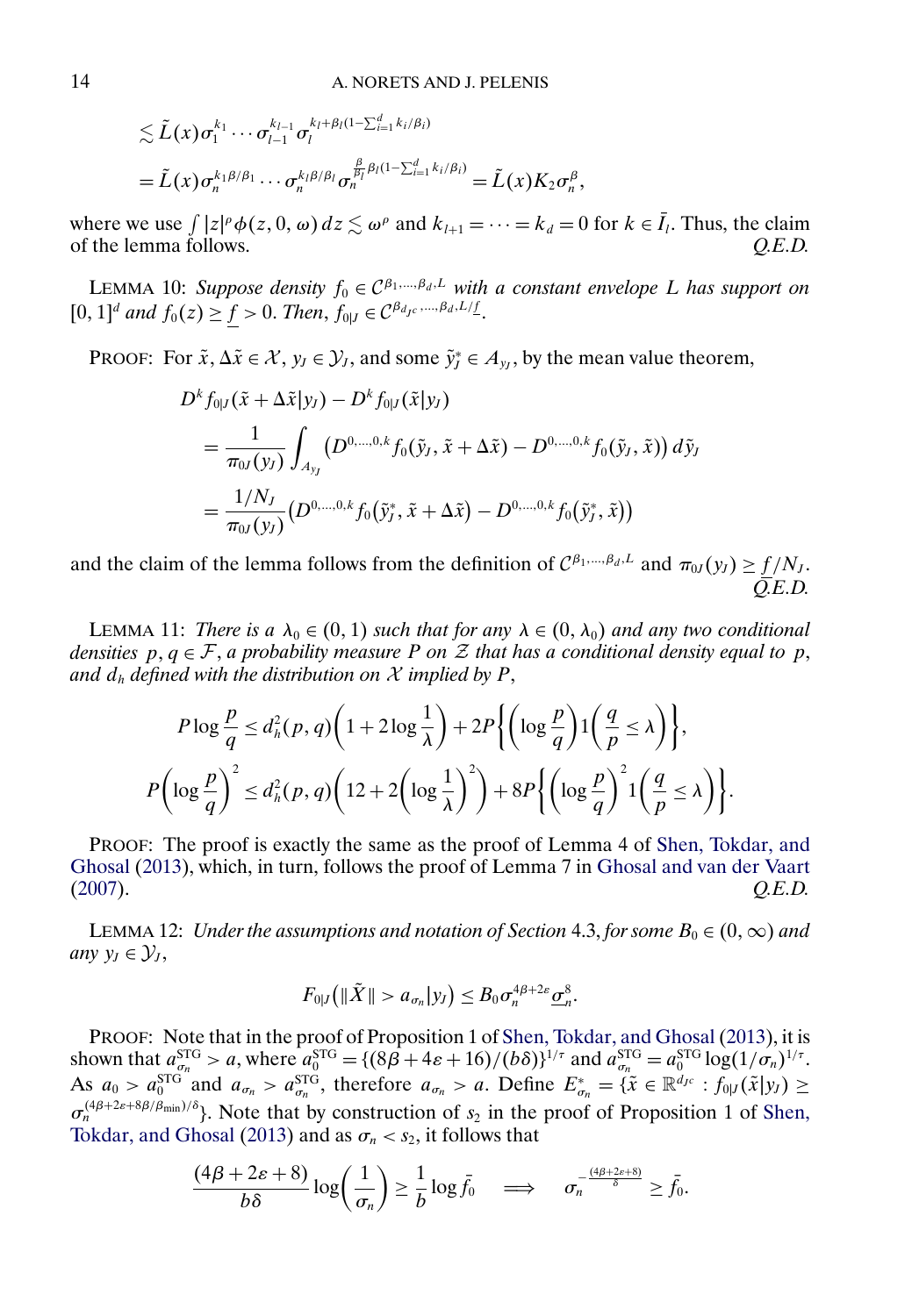<span id="page-14-0"></span>For  $\tilde{x} \in E^*_{\sigma_n}$ ,

$$
f_{0|J}(\tilde{x}|y_J) \ge \sigma_n^{(4\beta+2\varepsilon+8\beta/\beta_{\min})/\delta} = \sigma_n^{(8\beta+4\varepsilon+8\beta/\beta_{\min}+8)/\delta} \sigma_n^{-(4\beta+2\varepsilon+8)/\delta}
$$
  
\n
$$
\ge \bar{f}_0 \sigma_n^{(8\beta+4\varepsilon+8\beta/\beta_{\min}+8)/\delta} = \bar{f}_0 \sigma_n^{\sigma_0^{\tau}b} = \bar{f}_0 \exp\left\{-b a_0^{\tau} \log\left(\frac{1}{\sigma_n}\right)\right\}
$$
  
\n
$$
= \bar{f}_0 \exp\left\{-b \left(a_0 \left(\log\left(\frac{1}{\sigma_n}\right)^{1/\tau}\right)\right)^{\tau}\right\} = \bar{f}_0 \exp\{-b a_{\sigma_n}^{\tau}\}.
$$

As  $a_{\sigma_n} > a$  and as  $f_{0|J}(\tilde{x}|y_J) \ge f_0 \exp\{-ba_{\sigma_n}^{\tau}\}\)$ , then the tail condition (17) is satisfied only if  $\|\tilde{x}\| < a_{\sigma_n}$ . Therefore,  $E^*_{\sigma_n} \subset {\{\tilde{x} \in \mathbb{R}^{d_j} : \|\tilde{x}\| \le a_{\sigma_n}\}}$ . As in the proof of Proposition 1 of [Shen, Tokdar, and Ghosal](#page-24-0) [\(2013\)](#page-24-0), by Markov's inequality,

$$
F_{0|J}(\|\tilde{X}\| > a_{\sigma_n}|y_J) \leq F_{0|J}(E_{\sigma_n}^{*,c}|y_J)
$$
  
= 
$$
F_{0|J}(f_{0|J}(\tilde{x}|y_J)^{-\delta} > \sigma_n^{-(4\beta+2\varepsilon+8\beta/\beta_{\min})}|y_J)
$$
  

$$
\leq B_0 \sigma_n^{4\beta+2\varepsilon+8\beta/\beta_{\min}} = B_0 \sigma_n^{4\beta+2\varepsilon} \underline{\sigma}_n^8
$$

as desired since  $\sigma_n^{\beta/\beta_{\min}} = \underline{\sigma}_n$  and the tail condition on  $f_{0|J}(\cdot|y_J)$ , (17), implies the existence of a  $\delta > 0$  small enough such that  $E_{0|J}(f_{0|J}^{-\delta}) \leq B_0 < \infty$  for any  $y_J \in \mathcal{Y}_J$ .  $Q.E.D.$ 

LEMMA 13: *Under the assumptions and notation of Section* 4.3, *for*  $m = KN<sub>J</sub>$  *and any*  $\theta \in S_{\theta^{\star}},$ 

$$
d_H^2\big(p_{|J}^{\star}(\cdot|\cdot)\pi_0(\cdot),\,p(\cdot,\cdot|\theta,m)\big)\lesssim \sigma_n^{2\beta}.
$$

PROOF: Let us define

$$
f_J(y_J, \tilde{x}|\theta, m) = \int_{A_{y_J}} f(\tilde{y}_J, \tilde{x}|\theta, m) d\tilde{y}_J.
$$

Then,

$$
d_H^2(p_{V}^{\star}(\cdot|\cdot)\pi_0(\cdot), p(\cdot, \cdot|\theta, m))
$$
  
\n
$$
\leq d_{L_1}(p_{V}^{\star}(\cdot|\cdot)\pi_0(\cdot), p(\cdot, \cdot|\theta, m))
$$
  
\n
$$
\leq d_{L_1}(f_{V}^{\star}(\cdot|\cdot)\pi_0(\cdot), f_{V}(\cdot, \cdot|\theta, m))
$$
  
\n
$$
= \sum_{y_J \in \mathcal{Y}_J} \int_{\tilde{x}} \left| \sum_{k \in \mathcal{Y}_J} \sum_{j=1}^K \alpha_{j|k}^{\star} \pi_0(k) \mathbf{1}\{k = y_J\} \phi(\tilde{x}, \mu_{j|k}^{\star}, \sigma_{Jc}^{\star})
$$
  
\n
$$
- \alpha_{jk} \int_{A_{y_J}} \phi(\tilde{y}_J, \mu_{jk,J}, \sigma_J) d\tilde{y}_J \cdot \phi(\tilde{x}, \mu_{jk,Jc}, \sigma_{Jc}) \right| d\tilde{x}
$$
  
\n
$$
\leq \sum_{y_J \in \mathcal{Y}_J} \int_{\tilde{x}} \left| \sum_{k \in \mathcal{Y}_J} \sum_{j=1}^K \alpha_{jk}^{\star} \mathbf{1}\{k = y_J\} \phi(\tilde{x}, \mu_{j|k}^{\star}, \sigma_{Jc}^{\star}) - \alpha_{jk}^{\star} \mathbf{1}\{k = y_J\} \phi(\tilde{x}, \mu_{jk,Jc}, \sigma_{Jc}) \right| d\tilde{x}
$$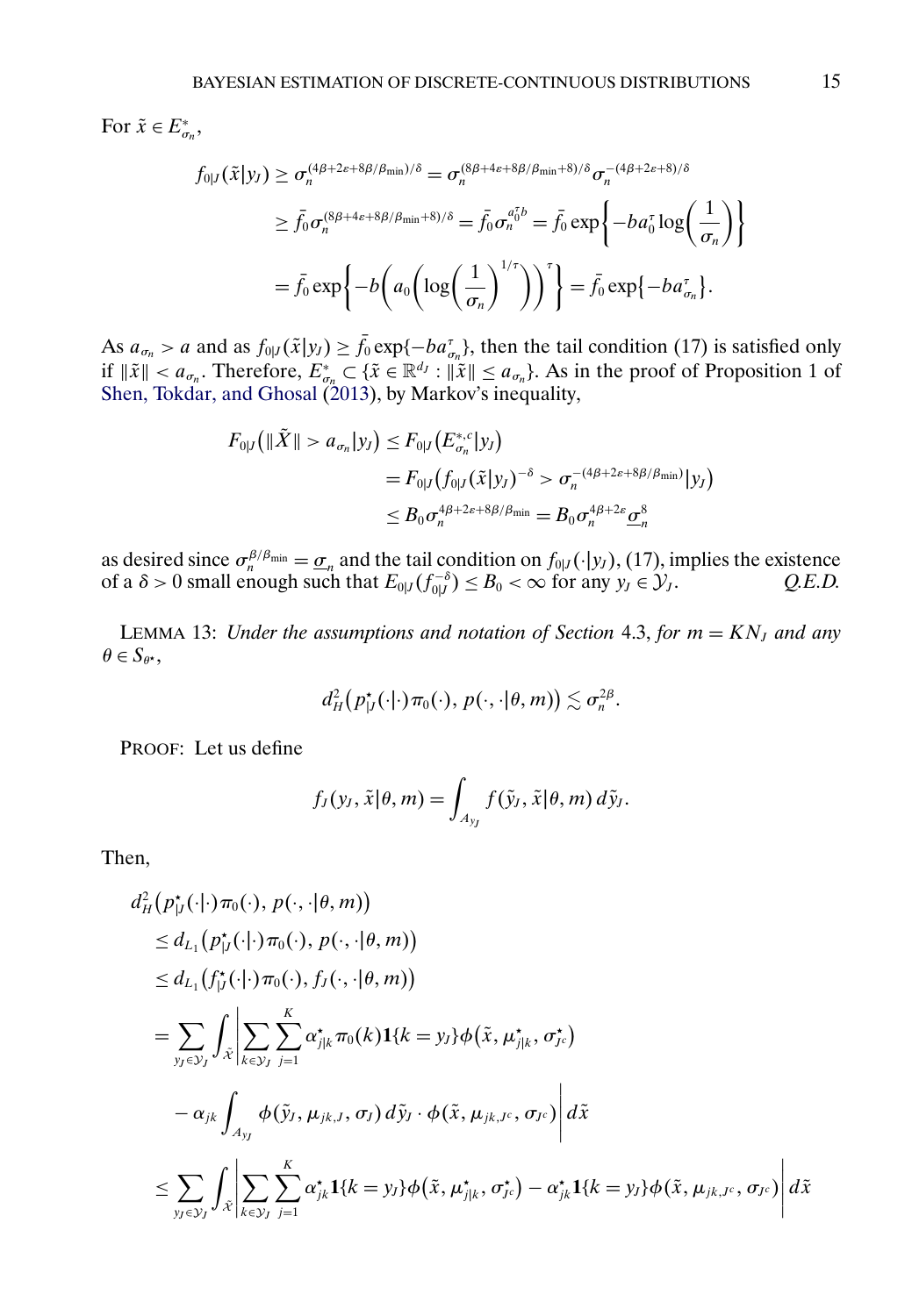+
$$
\sum_{y_J \in \mathcal{Y}_J} \int_{\tilde{\mathcal{X}}} \left| \sum_{k \in \mathcal{Y}_J} \sum_{j=1}^K \alpha_{jk}^* \mathbf{1} \{k = y_J\} \phi(\tilde{x}, \mu_{jk,J^c}, \sigma_{J^c}) -\alpha_{jk} \int_{A_{y_J}} \phi(\tilde{y}, \mu_{jk,J}, \sigma_J) d\tilde{y} \phi(\tilde{x}, \mu_{jk,J^c}, \sigma_{J^c}) \right| d\tilde{x},
$$

where the first inequality follows from  $d_H^2(\cdot, \cdot) \leq d_{L_1}(\cdot, \cdot)$ , the second inequality holds by Lemma [6,](#page-5-0) and the last inequality is obtained by the triangle inequality.

Let us explore the two parts of the right-hand side in the last inequality independently. First,

$$
\sum_{y_J \in \mathcal{Y}_J} \int_{\tilde{x}} \left| \sum_{k \in \mathcal{Y}_J} \sum_{j=1}^K \alpha_{jk}^* \mathbf{1}_{\{k = y_J\}} \phi(\tilde{x}, \mu_{j|k}^*, \sigma_{J^c}^*) - \alpha_{jk}^* \mathbf{1}_{\{k = y_J\}} \phi(\tilde{x}, \mu_{jk,J^c}, \sigma_{J^c}) \right| d\tilde{x}
$$
\n
$$
\leq \sum_{y_J \in \mathcal{Y}_J} \sum_{k \in \mathcal{Y}_J} \sum_{j=1}^K \alpha_{jk}^* \mathbf{1}_{\{k = y_J\}} \int_{\tilde{x}} \left| \phi(\tilde{x}, \mu_{j|k}^*, \sigma_{J^c}^*) - \phi(\tilde{x}, \mu_{jk,J^c}, \sigma_{J^c}) \right| d\tilde{x}
$$
\n
$$
\leq \max_{j \leq N, k \in \mathcal{Y}_J} d_{L_1}(\phi(\cdot; \mu_{j|k}^*, \sigma_{J^c}^*), \phi(\cdot, \mu_{jk,J^c}, \sigma_{J^c})) \lesssim \sigma_n^{2\beta},
$$

where the fact that  $\alpha_{j,k}^* = 0$  for  $j > N$  by design is used to get  $j \leq N$  rather than  $j \leq K$  in the max subscript. The last inequality is proved in Lemma [14.](#page-16-0)

Second,

$$
\sum_{y_j \in y_j} \int_{\tilde{x}} \left| \sum_{k \in y_j} \sum_{j=1}^{K} \alpha_{jk}^{*} \mathbf{1}_{\{k = y_j\}} \phi(\tilde{x}, \mu_{jk,J^c}, \sigma_{J^c}) \right|
$$
  
\n
$$
- \alpha_{jk} \int_{A_{y_j}} \phi(\tilde{y}_j, \mu_{jk,J}, \sigma_j) d\tilde{y}_j \phi(\tilde{x}, \mu_{jk,J^c}, \sigma_{J^c}) \left| d\tilde{x} \right|
$$
  
\n
$$
= \sum_{j=1}^{K} \left( \sum_{y_j \in y_j} \left| \sum_{k \in y_j} \alpha_{jk}^{*} \mathbf{1}_{\{k = y_j\}} - \alpha_{jk} \int_{A_{y_j}} \phi(\tilde{y}_j, \mu_{jk,J}, \sigma_j) d\tilde{y}_j \right| \int_{\tilde{x}} \phi(\tilde{x}, \mu_{jk,J^c}, \sigma_{J^c}) d\tilde{x} \right)
$$
  
\n
$$
= \sum_{j=1}^{K} \sum_{y_j \in y_j} \left| \sum_{k \in y_j} \alpha_{jk}^{*} \mathbf{1}_{\{k = y_j\}} - \alpha_{jk} \int_{A_{y_j}} \phi(\tilde{y}_j, \mu_{jk,J}, \sigma_j) d\tilde{y}_j \right|
$$
  
\n
$$
\leq \sum_{y_j \in y_j} \sum_{k \in y_j} \sum_{j=1}^{K} \left| \alpha_{jk}^{*} \mathbf{1}_{\{k = y_j\}} - \alpha_{jk}^{*} \int_{A_{y_j}} \phi(\tilde{y}_j, \mu_{jk,J}, \sigma_j) d\tilde{y}_j \right|
$$
  
\n
$$
+ \sum_{y_j \in y_j} \sum_{k \in y_j} \sum_{j=1}^{K} \left| \alpha_{jk}^{*} \int_{A_{y_j}} \phi(\tilde{y}_j, \mu_{jk,J}, \sigma_j) d\tilde{y}_j - \alpha_{jk} \int_{A_{y_j}} \phi(\tilde{y}_j, \mu_{jk,J}, \sigma_j) d\tilde{y}_j \right|
$$
  
\n
$$
\leq \sum_{y_j \in y_j} \sum_{k \in y_j} \sum_{j=1}^{K} \alpha_{jk}^{*} \left| \mathbf{1}_{\{k = y_j\}} - \
$$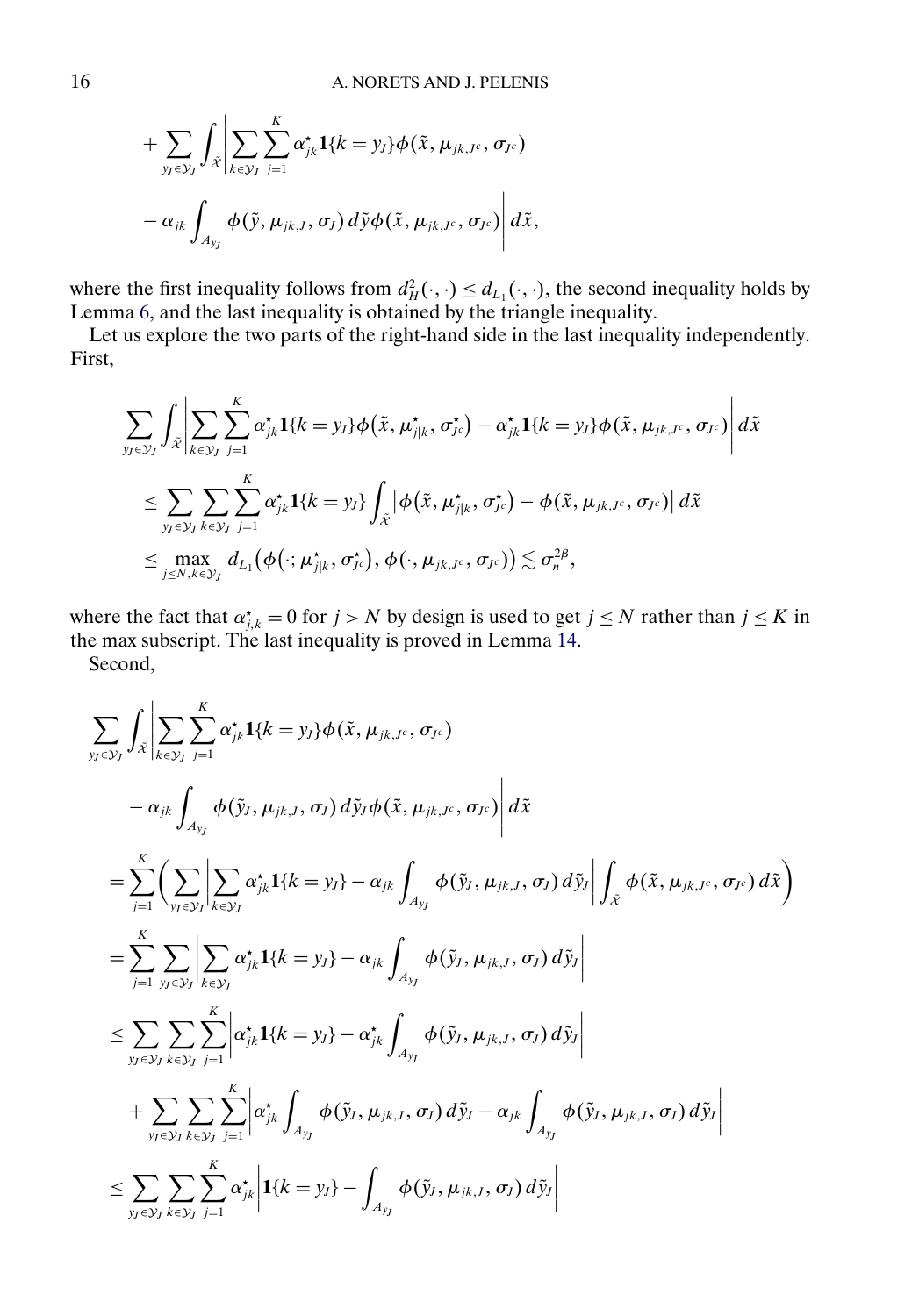<span id="page-16-0"></span>
$$
+ \sum_{\substack{y_f \in \mathcal{Y}_J \\ k \in \mathcal{Y}_J}} \sum_{i=1}^K |\alpha_{jk}^* - \alpha_{jk}| \int_{A_{yy}} \phi(\tilde{y}_J, \mu_{jk,J}, \sigma_J) d\tilde{y}_J
$$
  
\n
$$
= \sum_{k \in \mathcal{Y}_J} \sum_{j=1}^K \left( \alpha_{jk}^* \sum_{\substack{y_f \in \mathcal{Y}_J}} \left| \mathbf{1} \{k = y_J\} - \int_{A_{yy}} \phi(\tilde{y}_J, \mu_{jk,J}, \sigma_J) d\tilde{y}_J \right| \right)
$$
  
\n
$$
+ \sum_{k \in \mathcal{Y}_J} \sum_{j=1}^K \left( |\alpha_{jk}^* - \alpha_{jk}| \sum_{\substack{y_f \in \mathcal{Y}_J}} \int_{A_{yy}} \phi(\tilde{y}_J, \mu_{jk,J}, \sigma_J) d\tilde{y}_J \right)
$$
  
\n
$$
\leq \sum_{k \in \mathcal{Y}_J} \sum_{j=1}^K \alpha_{jk}^* \left[ \int_{A_k^c} \phi(\tilde{y}_J, \mu_{jk,J}, \sigma_J) d\tilde{y}_J + \sum_{y_J \neq k} \int_{A_{yy}} \phi(\tilde{y}_J, \mu_{jk,J}, \sigma_J) d\tilde{y}_J \right]
$$
  
\n
$$
+ \sum_{k \in \mathcal{Y}_J} \sum_{j=1}^K |\alpha_{jk}^* - \alpha_{jk}|
$$
  
\n
$$
= \sum_{k \in \mathcal{Y}_J} \sum_{j=1}^K \alpha_{jk}^* \cdot 2 \int_{A_k^c} \phi(\tilde{y}_J, \mu_{jk,J}, \sigma_J) d\tilde{y}_J + \sum_{k \in \mathcal{Y}_J} \sum_{j=1}^K |\alpha_{jk}^* - \alpha_{jk}|
$$
  
\n
$$
\leq 2 \max_{j \leq N, k \in \mathcal{Y}_J} \int_{A_k^c} \phi(\tilde{y}_J, \mu_{jk,J}, \sigma_J) d\tilde{y}_J + \sum_{k \in \mathcal{Y}_J} \sum_{j=1}^K |\alpha_{jk}^* - \alpha_{jk}| \lesssim \sigma_n^{2\beta}.
$$

The last inequality follows from Lemma [15](#page-17-0) and the definition of  $S_{\theta^*}$ .  $Q.E.D.$ 

LEMMA 14: *Under the assumptions and notation of Section* 4.3,

$$
\max_{j\leq N, k\in \mathcal{Y}_J} \, d_{L_1}\big(\boldsymbol{\phi}\big(\cdot ; \boldsymbol{\mu}^\star_{j|k}, \sigma_{J^c}^\star\big), \boldsymbol{\phi}\big(\cdot, \boldsymbol{\mu}_{jk,J^c}, \sigma_{J^c}\big)\big) \lesssim \sigma_n^{2\beta}.
$$

PROOF: Fix some  $j \leq N$  and  $k \in \mathcal{Y}_j$ . It is known that

$$
d_{L_1}(\phi(\cdot;\mu_{j|k}^{\star},\sigma_{J^c}^{\star}),\phi(\cdot,\mu_{jk,J^c},\sigma_{J^c}))\\ \leq 2\sqrt{d_{\text{KL}}\big(\phi\big(\cdot;\mu_{j|k}^{\star},\sigma_{J^c}^{\star}\big),\phi\big(\cdot,\mu_{jk,J^c},\sigma_{J^c}\big)\big)}
$$

and

$$
d_{\text{KL}}(\phi(\cdot;\mu_{j|k}^{\star},\sigma_{jc}^{\star}),\phi(\cdot,\mu_{jk,l^c},\sigma_{J^c}))
$$
  
=
$$
\sum_{i\in J^c}\frac{\sigma_i^2}{\sigma_i^{\star 2}}-1-\log\frac{\sigma_i^2}{\sigma_i^{\star 2}}+\frac{(\mu_{j|k,i}^{\star}-\mu_{jk,i})^2}{\sigma_i^{\star 2}}.
$$

From the definition of  $S_{\theta^*}$ ,

$$
\sum_{i\in J^c}\frac{(\mu^{\star}_{j|k,i}-\mu_{jk,i})^2}{\sigma_i^{\star 2}}\leq \tilde{\epsilon}_n^{4b_1}\leq \sigma_n^{4\beta}.
$$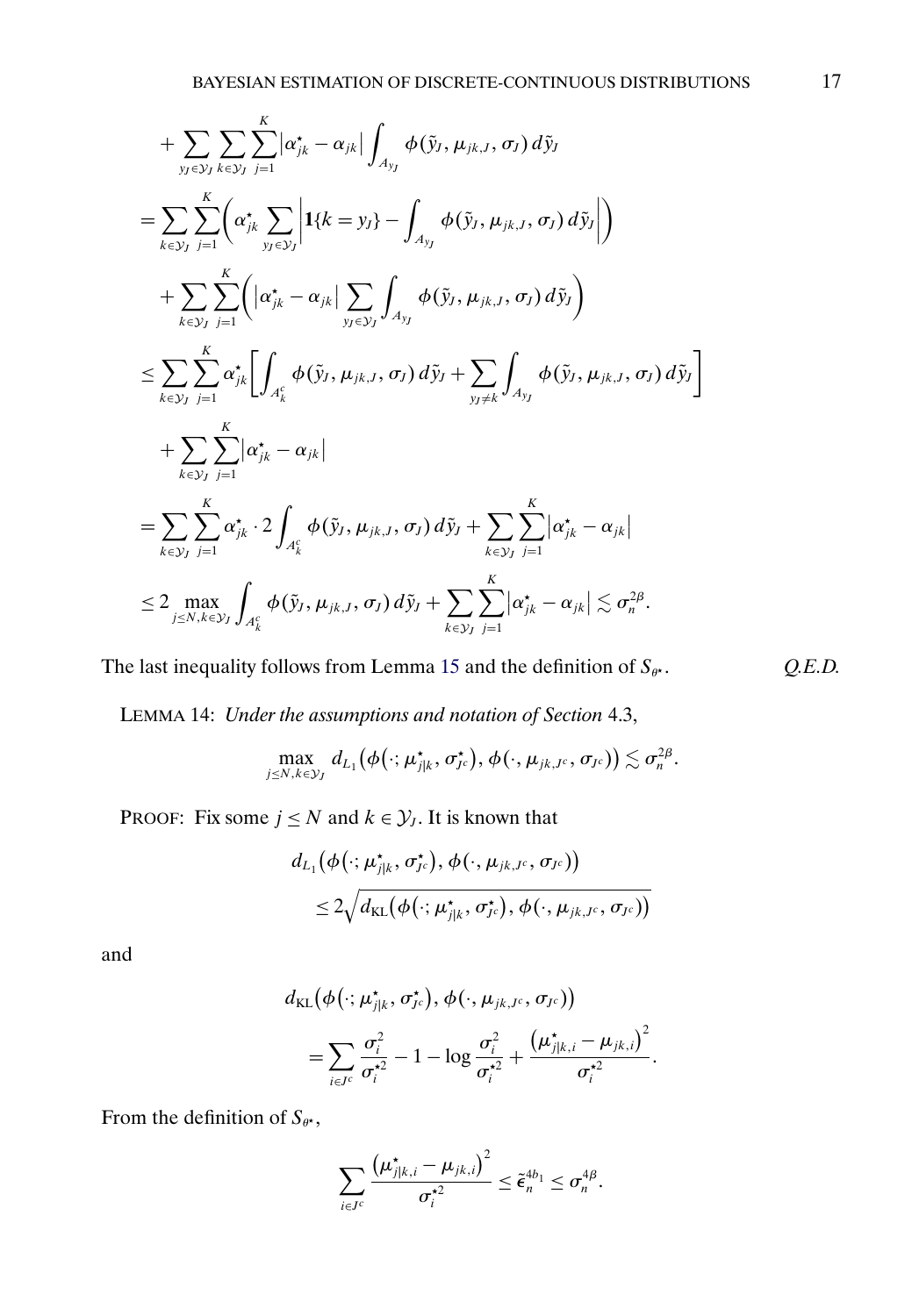<span id="page-17-0"></span>Since  $\sigma_i^2 \in (\sigma_i^{*2}(1 + \sigma_n^{2\beta})^{-1}, \sigma_i^{*2})$  and the fact that  $|z - 1 - \log z| \lesssim |z - 1|^2$  for z in a neighborhood of 1, we have, for all sufficiently large  $n$ ,

$$
\left|\frac{\sigma_i^2}{\sigma_i^{\star 2}}-1-\log \frac{\sigma_i^2}{\sigma_i^{\star 2}}\right| \lesssim \left(1-\frac{\sigma_i^2}{\sigma_i^{\star 2}}\right)^2 \lesssim \sigma_n^{4\beta}.
$$

The three inequalities derived above imply the claim of the lemma. *Q.E.D.*

LEMMA 15: *Under the assumptions and notation of Section* 4.3, *for*  $\theta \in S_{\theta^*}$ ,

$$
\max_{j\leq N, k\in \mathcal{Y}_J} \int_{\mathcal{A}_k^c} \phi(\tilde{\mathbf{y}}_J, \mu_{jk,J}, \sigma_{\!J})\,d\tilde{\mathbf{y}}_J\lesssim \sigma_n^{2\beta}.
$$

PROOF: Fix  $j \le N$ ,  $k \in \mathcal{Y}_j$ , and  $\theta \in S_{\theta^*}$ . Since  $\mu_{jk,i} \in [k_i - \frac{1}{4N_i}, k_i + \frac{1}{4N_i}],$ 

$$
\int_{A_k^c} \phi(\tilde{y}_J, \mu_{jk,J}, \sigma_J) d\tilde{y}_J \le \sum_{i \in J} \Pr\left(\tilde{y}_i \notin \left[k_i - \frac{1}{2N_i}, k_i + \frac{1}{2N_i}\right]\right)
$$
  

$$
\le \sum_{i \in J} \Pr\left(\tilde{y}_i \notin \left[\mu_{jk,i} - \frac{1}{4N_i}, \mu_{jk,i} + \frac{1}{4N_i}\right]\right)
$$
  

$$
= 2 \sum_{i \in J} \int_{-\infty}^{-\frac{1}{4N_i \sigma_i}} \phi(\tilde{y}_i, 0, 1) d\tilde{y}_i
$$
  

$$
\le 2 \sum_{i \in J} \exp\left\{-\frac{1}{2(4N_i \sigma_i)^2}\right\} \le 2 \sum_{i \in J} \sigma_n^{2\beta} \lesssim \sigma_n^{2\beta},
$$

where the last inequality follows from the restrictions on  $\sigma_j$  in  $S_{\theta^*}$  and the penultimate inequality follows from a bound on the normal tail probability derived below.

If  $Y_i$  has  $N(0, 1)$  distribution, then the moment generating function is  $M(\theta) =$  $\exp{\{\theta^2/2\}}$ . Note that  $\exp{\{\theta(\hat{Y}_i - (4N_i\sigma_i)^{-1})\}} \ge 1$  when  $\hat{Y}_i \le (4N_i\sigma_i)^{-1}$  and  $\theta \le 0$ ; therefore,

$$
\int_{-\infty}^{-\frac{1}{4N_i\sigma_i}} \phi(\tilde{y}_i, 0, 1) d\tilde{y}_i
$$
\n
$$
\leq \inf_{\theta \leq 0} \mathbb{P} \exp \{ \theta(\tilde{Y}_i - (4N_i\sigma_i)^{-1}) \}
$$
\n
$$
= \inf_{\theta \leq 0} \exp \{ -\theta(4N_i\sigma_i)^{-1} \} M(\theta)
$$
\n
$$
= \inf_{\theta \leq 0} \exp \{ -\theta(4N_i\sigma_i)^{-1} \} \exp \{ \theta^2/2 \} = \exp \{ -(4N_i\sigma_i)^{-2}/2 \}.
$$
\nQ.E.D.

LEMMA 16: *Under the assumptions and notation of Section* 4.3, *for any*  $(y_J, y_I) \in \mathcal{Y}$ , *some*  $constants C_3, C_4 > 0, and all sufficiently large n,$ 

$$
\frac{p(y_I, y_I, x | \theta, m)}{p_0(y_I, y_I, x)} \ge C_3 \frac{\sigma_n^{2\beta}}{m^2} \equiv \lambda_n \tag{59}
$$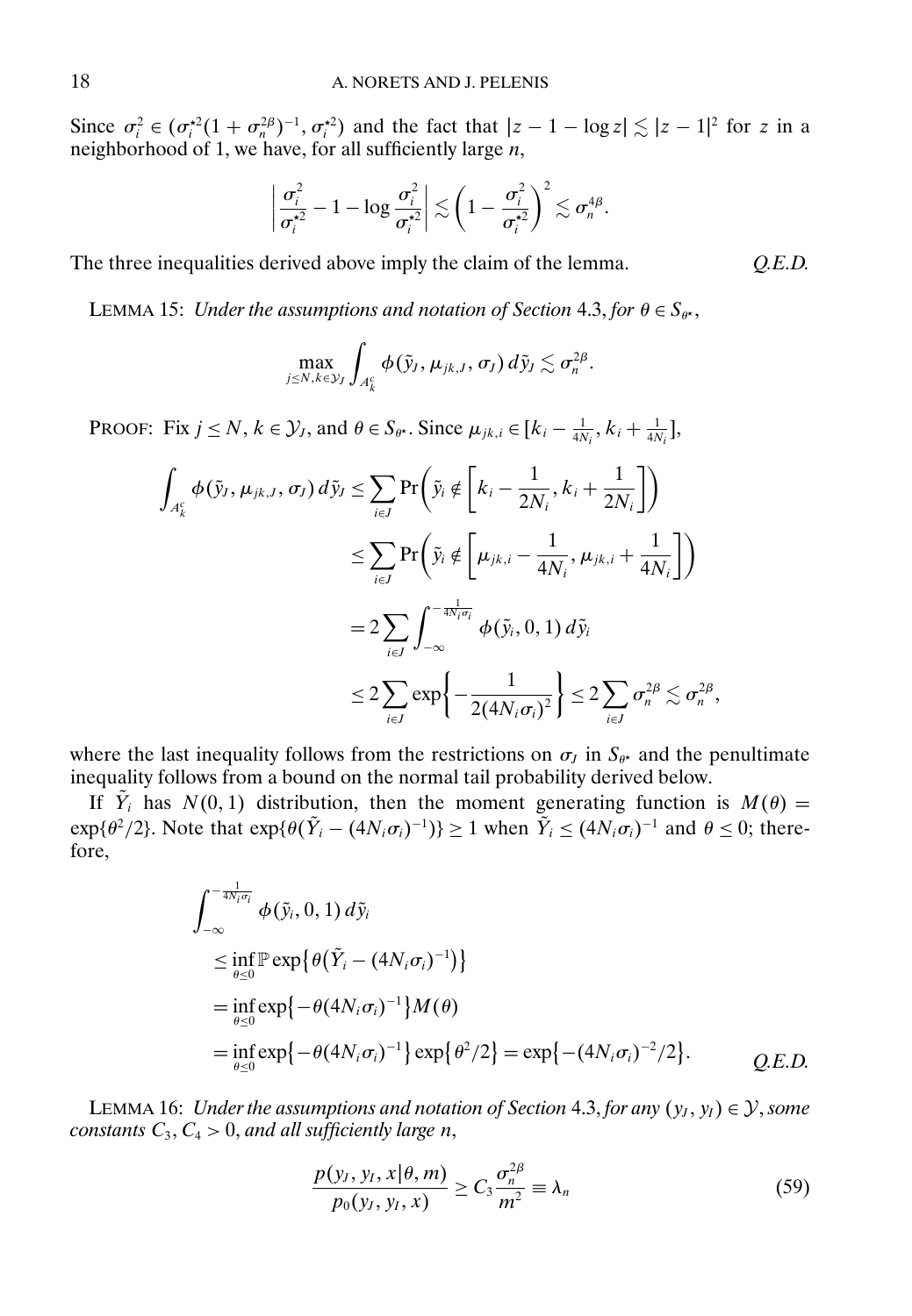<span id="page-18-0"></span>*when*  $||x|| \leq a_{\sigma_n}$ *, and* 

$$
\frac{p(y_I, y_I, x | \theta, m)}{p_0(y_I, y_I, x)} \ge \exp\left\{-\frac{8\|x\|^2}{\underline{\sigma}_n^2} - C_4 \log n\right\} \tag{60}
$$

when  $||x|| > a_{\sigma_n}$ .

PROOF: By assumption (17),  $f_{0|J}(\tilde{x}|y_J) \le f_0$ , and  $\pi_{0J}(y_J) \le 1$  for all  $(\tilde{x}, y_J)$ . Therefore,

$$
\frac{f_J(y_J, \tilde{x}|\theta, m)}{f_{0|J}(\tilde{x}|y_J)\pi_{0J}(y_J)} \ge \bar{f}_0^{-1}f_J(y_J, \tilde{x}|\theta, m). \tag{61}
$$

Let  $k^* = y_j$ . Then, by Lemma [15,](#page-17-0) for any  $j \in \{1, ..., K\}$ ,

$$
\int_{A_{y_j}} \phi(\tilde{y}_j; \mu_{jk^*,I}, \sigma_j) d\tilde{y}_j \geq \frac{1}{2}
$$

for all *n* large enough as  $\sigma_n \to 0$ .

For any  $\tilde{x} \in \tilde{\mathcal{X}}$  with  $\|\tilde{x}\| \leq 2a_{\sigma_n}$ , by the construction of sets  $U_{j|k^*}$ , there exists  $j^* \in \{1, ..., K\}$  such that  $\tilde{x}, \mu_{j^*|k^*} \in U_{j^*|k^*}$  and for all sufficiently large  $n, \sum_{i \in J^c} (\tilde{x}_i - \tilde{x}_i)$  $\mu_{j^*|k^*,i})^2/\sigma_i^2 \leq 4$ . Then,

$$
\phi(\tilde{x}, \mu_{j^*|k^*}, \sigma_{J^c}) = (2\pi)^{-d_{J^c}/2} \prod_{i \in J^c} \sigma_i^{-1} \exp \left\{-0.5 \sum_{i \in J^c} (\tilde{x}_i - \mu_{j^*|k^*,i})^2 / \sigma_i^2 \right\}
$$
  
 
$$
\geq (2\pi)^{-d_{J^c}/2} \sigma_n^{-d_{J^c}} e^{-2}.
$$

Thus,

$$
f_J(y_J, \tilde{x}|\theta) = \sum_{k \in \mathcal{Y}_J} \sum_{j=1}^K \alpha_{jk} \int_{A_{y_J}} \phi(\tilde{y}_J, \mu_{jk,J}, \sigma_J) d\tilde{y}_J \phi(\tilde{x}, \mu_{jk,J^c}, \sigma_{J^c})
$$
  

$$
\geq \alpha_{j^*k^*} \phi(\tilde{x}, \mu_{j^*k^*,J^c}, \sigma_{J^c}) \int_{A_{y_J}} \phi(\tilde{y}_J, \mu_{j^*k^*,J}, \sigma_J) d\tilde{y}_J,
$$

and for  $C_3 = \bar{f}_0^{-1} (2\pi)^{-d_{Jc}/2} e^{-2}/8$ ,

$$
\frac{f_J(y_J, \tilde{x}|\theta, m)}{f_{0|J}(\tilde{x}|y_J)\pi_{0J}(y_J)} \ge \bar{f}_0^{-1} \cdot \min_{j \le K, k \in \mathcal{Y}_J} \alpha_{jk} \cdot (2\pi)^{-d_{Jc}/2} \sigma_n^{-d_{Jc}} e^{-2} \cdot \frac{1}{2}
$$
\n
$$
\ge 2C_3 \frac{\sigma_n^{2\beta}}{m^2} = 2\lambda_n.
$$
\n(62)

By assumption (18), for any  $x \in \mathcal{X}$ , any  $y_J \in \mathcal{Y}_J$ , and all sufficiently large *n*,

$$
\int_{A_{y_I}} f_{0|J}(\tilde{x}|y_J) \pi_{0J}(y_J) d\tilde{y}_I \le 2 \int_{A_{y_I} \cap (\tilde{y}_I : ||\tilde{y}_I|| \le a_{\sigma_I})} f_{0|J}(\tilde{x}|y_J) \pi_{0J}(y_J) d\tilde{y}_I.
$$
 (63)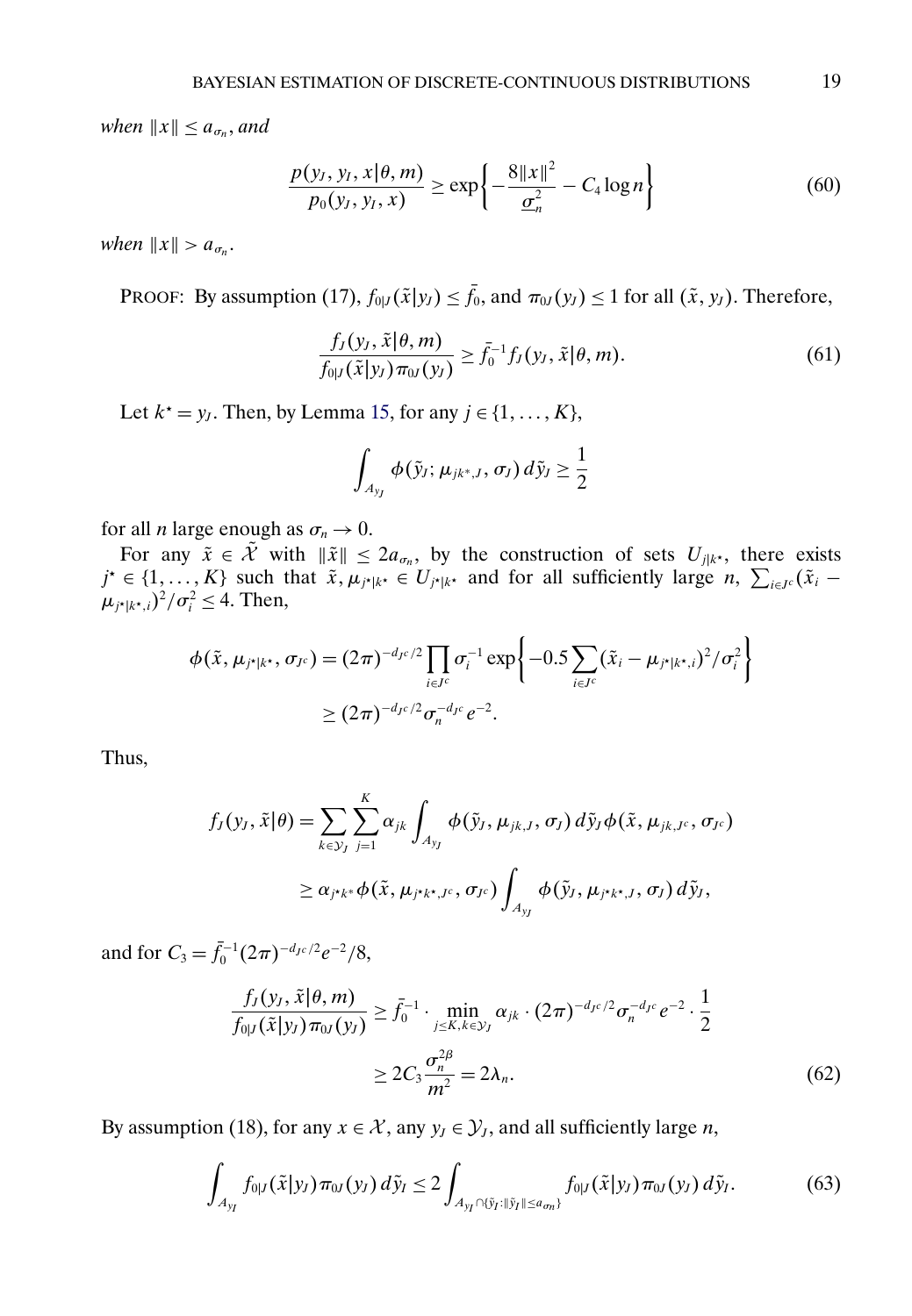<span id="page-19-0"></span>For any  $x \in \mathcal{X}$  with  $||x|| \le a_{\sigma_n}$  and  $\tilde{y}_I \in A_{y_I} \cap {\{\tilde{y}_I : ||\tilde{y}_I|| \le a_{\sigma_n}\}}$ , we have  $||\tilde{x}|| \le 2a_{\sigma_n}$  and

$$
\frac{p(y_I, y_I, x | \theta, m)}{p_0(y_I, y_I, x)} = \frac{\int_{A_{y_I}} f_J(y_I, \tilde{x} | \theta, m) d\tilde{y}_I}{\int_{A_{y_I}} f_{0|J}(\tilde{x} | y_J) \pi_{0J}(y_J) d\tilde{y}_I}
$$
\n
$$
\geq \frac{\int_{A_{y_I} \cap \{ \tilde{y}_I : ||\tilde{y}_I|| \leq a_{\sigma n} \}} f_J(y_I, \tilde{x} | \theta, m) d\tilde{y}_I}{2 \int_{A_{y_I} \cap \{ \tilde{y}_I : ||\tilde{y}_I|| \leq a_{\sigma n} \}} f_{0|J}(\tilde{x} | y_J) \pi_{0J}(y_J) d\tilde{y}_I} \geq \lambda_n,
$$
\n(64)

where the first inequality follows from  $(63)$  and the second one from  $(62)$  combined with Lemma [6.](#page-5-0)

Next, let us bound  $f_J(y_J, \tilde{x} | \theta, m) / f_{0|J}(\tilde{x} | y_J) \pi_0(y_J)$  from below for  $\tilde{x} \in \mathcal{X}$  such that  $||x|| >$  $a_{\sigma_n}$  and  $\|\tilde{y}_I\| \le a_{\sigma_n}$ . For any  $j \le K$  and  $k \in \mathcal{Y}_J$ ,  $\|\tilde{x} - \mu_{jk,J^c}\|^2 \le 2(\|\tilde{x}\|^2 + \|\mu_{jk,J^c}\|^2) \le 16\|x\|^2$ as  $\|\mu_{jk,J^c}\| \leq 2a_{\sigma_n}$  by construction of  $U_{j|k}$  and  $2||x|| > ||\tilde{x}||$ . Then

$$
\phi(\tilde{x}, \mu_{jk,J^c}, \sigma_{J^c}) = (2\pi)^{-d_{J^c/2}} \prod_{i \in J^c} \sigma_i^{-1} \exp \left\{ -0.5 \sum_{i \in J^c} (\tilde{x}_i - \mu_{jk,i})^2 / \sigma_i^2 \right\}
$$
  
 
$$
\geq (2\pi)^{-d_{J^c/2}} \sigma_n^{-d_{J^c}} \exp \left\{ -\frac{8||x||^2}{\underline{\sigma}_n^2} \right\}.
$$

Then, for  $n$  large enough,

$$
f_J(y_j, \tilde{x}|\theta, m)
$$
  
\n
$$
= \sum_{k \in \mathcal{Y}_J} \sum_{j=1}^K \alpha_{jk} \int_{A_{y_j}} \phi(\tilde{y}_j, \mu_{jk,j}, \sigma_j) d\tilde{y}_J \phi(\tilde{x}, \mu_{jk,j^c}, \sigma_{J^c})
$$
  
\n
$$
\geq (2\pi)^{-d_{J^c/2}} \sigma_n^{-d_{J^c}} \exp\left\{-\frac{8\|x\|^2}{\sigma_n^2}\right\} \sum_{j=1}^K \alpha_{jk} \sum_{k \in \mathcal{Y}_J} \int_{A_{y_J}} \phi(\tilde{y}_j, \mu_{jk,j}, \sigma_j) d\tilde{y}_J
$$
  
\n
$$
\geq (2\pi)^{-d_{J^c/2}} \sigma_n^{-d_{J^c}} \exp\left\{-\frac{8\|x\|^2}{\sigma_n^2}\right\} \frac{1}{2} K \min_{j,k} \alpha_{jk}.
$$

Combining this inequality with [\(61\)](#page-18-0), we get

$$
\frac{f_J(y_J, \tilde{x}|\theta, m)}{f_{0|J}(\tilde{x}|y_J)\pi_{0J}(y_J)} \ge \frac{1}{2}(2\pi)^{-d_{Jc/2}}\bar{f}_0^{-1}\sigma_n^{-d_{Jc}}K\frac{\sigma_n^{2\beta + d_{Jc}}}{2m^2}\exp\left\{-\frac{8||x||^2}{\underline{\sigma}_n^2}\right\}
$$
\n
$$
\ge \exp\left\{-\frac{8||x||^2}{\underline{\sigma}_n^2} - C_4\log n\right\} \tag{65}
$$

for sufficiently large  $C_4$  because  $|\log[K\sigma_n^{2\beta}/m^2]| \lesssim \log n$ .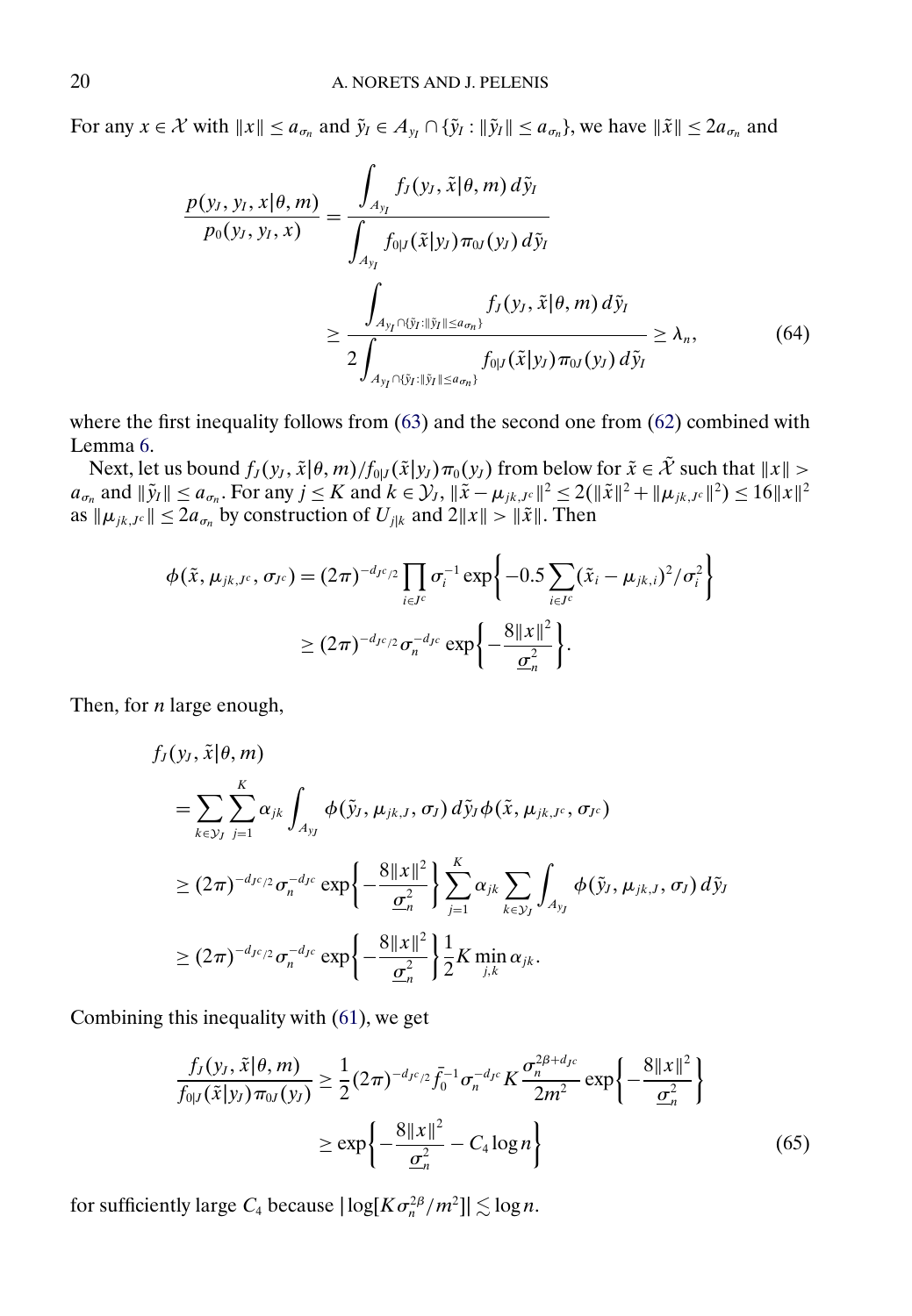<span id="page-20-0"></span>Thus, for  $||x|| > a_{\sigma_n}$ , [\(65\)](#page-19-0) and the first inequality in [\(64\)](#page-19-0), which holds for any  $x \in \mathcal{X}$ , deliver

$$
\frac{p(y_I, y_I, x | \theta, m)}{p_0(y_I, y_I, x)} \ge \exp\left\{-\frac{8\|x\|^2}{\underline{\sigma}_n^2} - C_4 \log n\right\}.
$$
\n(66) *Q.E.D.*

LEMMA 17: *Under the assumptions and notation of Section* 4.3, *for*  $\lambda_n < \lambda_0$ *, where*  $\lambda_0$  *is defined in Lemma* [11,](#page-13-0)

$$
E_0\bigg(\bigg[\log\frac{p_0(y_J, y_I, x)}{p(y_J, y_I, x | \theta, m)}\bigg]^2\bigg) \leq A\tilde{\epsilon}_n^2,
$$
  

$$
E_0\bigg(\bigg[\log\frac{p_0(y_J, y_I, x)}{p(y_J, y_I, x | \theta, m)}\bigg]\bigg) \leq A\tilde{\epsilon}_n^2.
$$

PROOF:

$$
E_0\left(\left[\log \frac{p_0(y_J, y_I, x)}{p(y_J, y_I, x | \theta, m)}\right]^2\right)
$$
  
\n
$$
\leq d_H^2(p_0(\cdot, \cdot), p(\cdot, \cdot | \theta, m)) \left(12 + 2\left(\log \frac{1}{\lambda_n}\right)^2\right)
$$
  
\n
$$
+ 8P\left\{\left(\log \frac{p_0(\cdot, \cdot)}{p(\cdot, \cdot | \theta, m)}\right)^2 \left(\frac{p(\cdot, \cdot | \theta, m)}{p_0(\cdot, \cdot)} < \lambda_n\right\}\right\}
$$
  
\n
$$
\lesssim \sigma_n^{2\beta} (12 + 2\log(1/\lambda_n)^2) + \sigma_n^{2\beta + \epsilon} \lesssim \log(1/\lambda_n)^2 \sigma_n^{2\beta},
$$

where the first inequality is derived using Lemma [11](#page-13-0) and the penultimate inequality is derived using inequalities [\(51\)](#page-8-0) and [\(55\)](#page-9-0). Similarly,

$$
E_0\left(\log \frac{p_0(y_J, y_I, x)}{p(y_J, y_I, x | \theta, m)}\right)
$$
  
\n
$$
\leq d_H^2\left(p_0(\cdot, \cdot), p(\cdot, \cdot | \theta, m)\right) \left(1 + 2\left(\log \frac{1}{\lambda_n}\right)\right)
$$
  
\n
$$
+ 2P\left\{\left(\log \frac{p_0(\cdot, \cdot)}{p(\cdot, \cdot | \theta, m)}\right) \mathbf{1}\left\{\frac{p(\cdot, \cdot | \theta, m)}{p_0(\cdot, \cdot)} < \lambda_n\right\}\right\}
$$
  
\n
$$
\lesssim \sigma_n^{2\beta} \left(1 + 2\log(1/\lambda_n)\right) + \sigma_n^{2\beta + \epsilon} \lesssim \log(1/\lambda_n) \sigma_n^{2\beta}.
$$

Furthermore,

$$
\log(1/\lambda_n)\sigma_n^{2\beta} \le \log(1/\lambda_n)^2 \sigma_n^{2\beta} = \log\left(\frac{2N_JK^2}{\sigma_n^{2\beta}}\right)^2 \tilde{\epsilon}_n^2 \left(\log(\tilde{\epsilon}_n^{-1})\right)^{-2}
$$
  

$$
\le \left(\frac{\log[2N_J^2(C_1\sigma_n^{-d_{Jc}}\{\log(\tilde{\epsilon}_n^{-1})\}^{d_{Jc}+d_{Jc}/\tau})^2 \sigma_n^{-2\beta}]}{\log(\tilde{\epsilon}_n^{-1})}\right)^2 \tilde{\epsilon}_n^2,
$$

where the term multiplying  $\tilde{\epsilon}_n^2$  on the right-hand side is bounded by Assumption 5 ( $N_J$  =  $o(n^{1-\nu})$  and definitions of  $\tilde{\epsilon}_n$  and  $\sigma_n$ .  $Q.E.D.$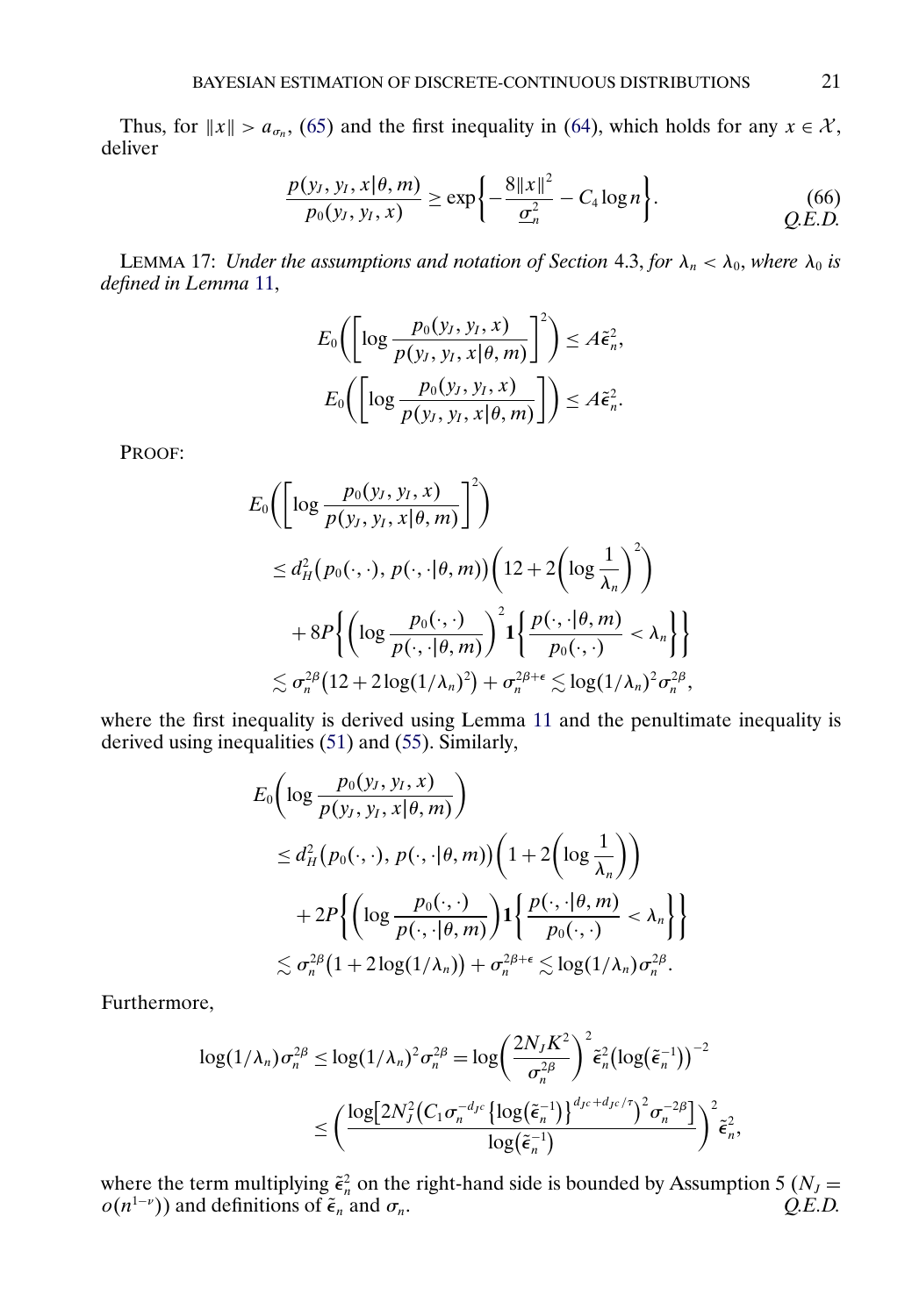<span id="page-21-0"></span>LEMMA 18: *Under the assumptions and notation of Section* 4.3, *for all sufficiently large* n,  $s = 1 + 1/\beta + 1/\tau$ , and some  $C_6 > 0$ ,

$$
\Pi(m=N_JK,\,\theta\in S_{\theta^*})\geq \exp\bigl[-C_6N_J\tilde{\epsilon}_n^{-d_{J^c}/\beta}\bigl\{\log(n)\bigr\}^{d_{J^c}\tilde{s}+\max\{\tau_1,1,\tau_2/\tau\}}\bigr].
$$

PROOF: First, consider the prior probability of  $m = N_J K$ . By (3) for some  $C_{61} > 0$ ,

$$
\Pi(m = N_J K) \propto \exp\left[-\gamma N_J K (\log N_J K)^{\tau_1}\right]
$$
  
\n
$$
\geq \exp\left[-C_{61} N_J \tilde{\epsilon}_n^{-d_{J^c}/\beta} {\log(1/\tilde{\epsilon}_n)}\right]^{s d_{J^c}} (\log n)^{\tau_1}]
$$
  
\n
$$
\geq \exp\left[-C_{61} N_J \tilde{\epsilon}_n^{-d_{J^c}/\beta} {\log(n)}\right]^{s d_{J^c} + \tau_1}
$$
(67)

as  $N_J = o(n^{1-\nu})$  by (24) and  $\tilde{\epsilon}_n^{-1} < n$ .

Second, consider the prior on  $\{\alpha_{jk}\}\)$ . There exist  $(j_0, k_0)$  such that  $\alpha_{j_0 k_0}^* \geq \frac{1}{m}$  and suppose that  $|\alpha_{jk}^{\star} - \alpha_{jk}| \leq \frac{\sigma_n^{2\beta}}{m^2}$  for all  $(j, k) \neq (j_0, k_0)$ . Then,

$$
|\alpha_{j_0k_0}^{\star} - \alpha_{j_0k_0}| = \left| \sum_{(jk) \neq (j_0k_0)} \alpha_{jk}^{\star} - \alpha_{jk} \right| \leq (m-1) \frac{\sigma_n^{2\beta}}{m^2} \leq \frac{\sigma_n^{2\beta}}{m},
$$

$$
\alpha_{j_0k_0} \geq \alpha_{j_0k_0}^{\star} - \frac{\sigma_n^{2\beta}}{m} \geq \frac{1 - \sigma_n^{2\beta}}{m} \geq \frac{\sigma_n^{2\beta + d_{jc}}}{2m^2}.
$$

Furthermore,

$$
\sum_{j=1}^K \sum_{k \in \mathcal{Y}_j} |\alpha_{jk} - \alpha_{jk}^{\star}| \leq (m-1) \frac{\sigma_n^{2\beta}}{m^2} + \frac{\sigma_n^{2\beta}}{m} \leq 2\sigma_n^{2\beta}.
$$

It then follows that

$$
\Pi\left(\sum_{j=1}^K \sum_{k\in\mathcal{Y}_J} |\alpha_{jk} - \alpha_{jk}^{\star}| \le 2\sigma_n^{2\beta}, \min_{j\le K, k\in\mathcal{Y}_J} \alpha_{jk} \ge \frac{\sigma_n^{2\beta + d_{Jc}}}{2m^2}\right) \n\ge \Pi\left(|\alpha_{jk} - \alpha_{jk}^{\star}| \le \frac{\sigma_n^{2\beta}}{m^2}, \alpha_{jk} \ge \frac{\sigma_n^{2\beta}}{2m^2}, (j, k) \in \{1, \dots, K\} \times \mathcal{Y}_J \setminus \{(j_0, k_0)\}\right) \n\ge \exp\{-C_{62}N_J K \log(N_J K/\sigma_n^{\beta})\},
$$

where the last inequality is derived in the proof of Lemma 10 in [Ghosal and van der](#page-24-0) [Vaart](#page-24-0) [\(2007\)](#page-24-0) for some  $C_{62} > 0$  (see, also, Lemma 6.1 in [Ghosal, Ghosh, and van der Vaart](#page-24-0) [\(2000\)](#page-24-0)). Note that

$$
K \log(N_J K/\sigma_n^{\beta})
$$
  
\n
$$
\leq \tilde{\epsilon}_n^{-d_{Jc}/\beta} \log(\tilde{\epsilon}_n^{-1})^{d_{JcS}} \log(N_J \tilde{\epsilon}_n^{-d_{Jc}/\beta-1} \log(\tilde{\epsilon}_n^{-1})^{d_{JcS}+1})
$$
  
\n
$$
\lesssim \tilde{\epsilon}_n^{-d_{Jc}/\beta} \log(n)^{d_{JcS}+1}.
$$
\n(68)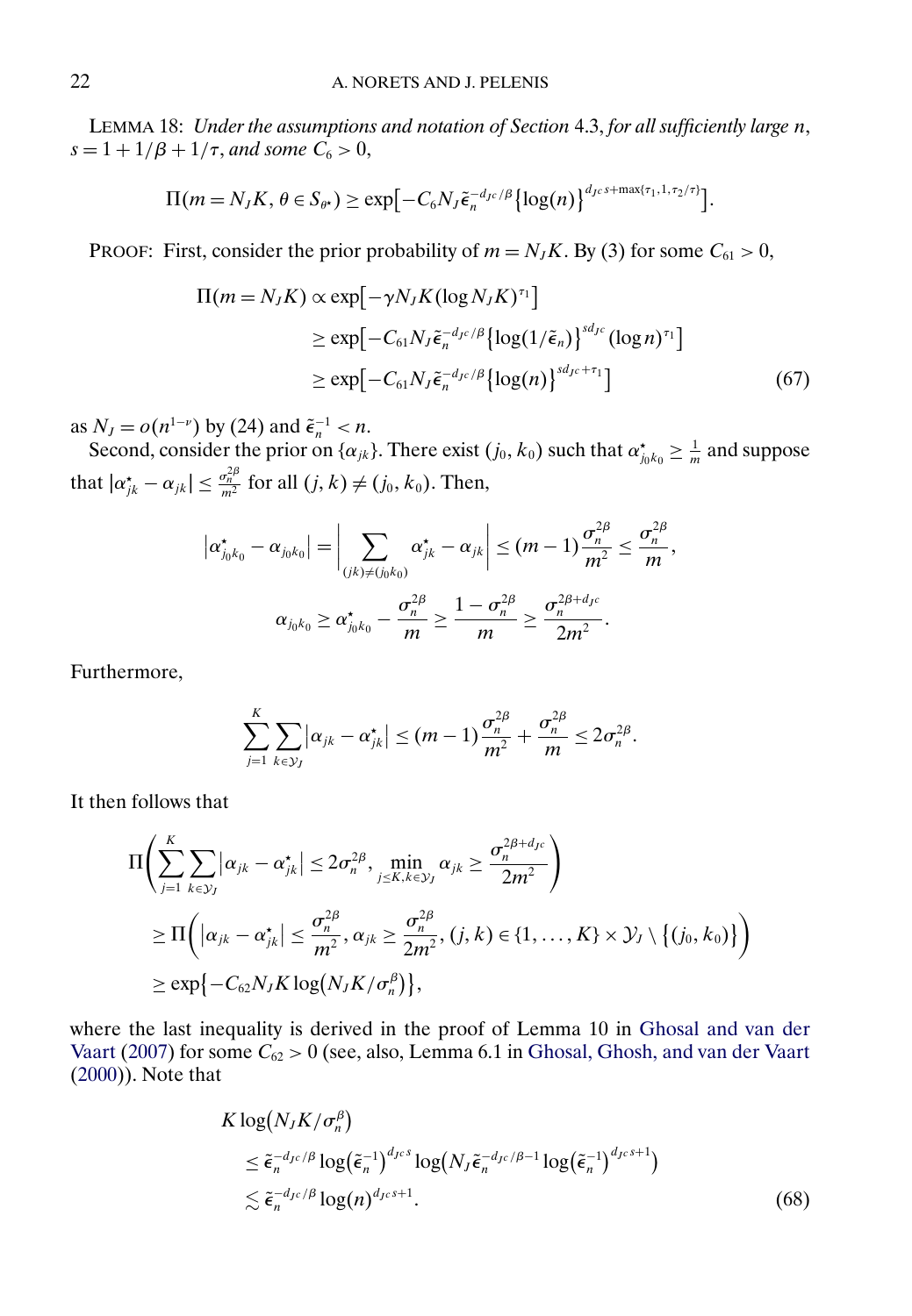Assumption (9) on the prior for  $\sigma_i$  implies that for  $i \in J$ ,

$$
\prod_{i=1}^{d_j} \Pi(\sigma_i^{-2} \ge 32N_i^2 \beta \log \sigma_n^{-1})
$$
\n
$$
\ge \prod_{i=1}^{d_j} \left( a_6 \left( 64N_i^2 \beta \log \sigma_n^{-1} \right)^{a_7} \exp \left\{ -a_9 \left( 64N_i^2 \beta \log \sigma_n^{-1} \right)^{1/2} \right\} \right)
$$
\n
$$
\ge \exp \left\{ -C_{63} N_J \log \left( \sigma_n^{-1} \right) \right\} \ge \exp \left\{ -C_{64} N_J \log(n) \right\},\tag{69}
$$

and for  $i \in J^c$ ,

$$
\prod_{i=1}^{d_{Jc}} \Pi(\sigma_{i,n}^{-2} \leq \sigma_{i}^{-2} \leq \sigma_{i,n}^{-2} (1 + \sigma_{n}^{2\beta}))
$$
\n
$$
\geq \prod_{i=1}^{d_{Jc}} (a_{6}(\sigma_{i,n}^{-2})^{a_{7}} \sigma_{n}^{2a_{8}\beta} \exp\{-a_{9}\sigma_{i,n}^{-1}\})
$$
\n
$$
\geq \prod_{i=1}^{d_{Jc}} \exp\{-C_{65}\sigma_{i,n}^{-1}\} = \prod_{i=1}^{d_{Jc}} \exp\{-C_{65}\sigma_{n}^{-\beta/\beta_{i}}\} \geq \exp\{-C_{65}d_{Jc}\sigma_{n}^{-d_{Jc}}\}
$$
\n
$$
\geq \exp\{-C_{66}\tilde{\epsilon}_{n}^{-d_{Jc}/\beta} \log(n)^{d_{Jc}/\beta}\}.
$$
\n(70)

Assumption (10) on the prior for  $\mu_{jk}$  implies

$$
\prod_{j=1}^{K} \prod_{k \in \mathcal{Y}_{J}} \prod \left( \mu_{jk,i} \in \left[ k_{i} - \frac{1}{4N_{i}}, k_{i} + \frac{1}{4N_{i}} \right] \right)
$$
\n
$$
\geq (a_{11} 2^{-d_{J}} N_{J}^{-1} \exp\{-a_{12}\})^{N_{J}K}
$$
\n
$$
\geq \exp\{-C_{67} N_{J} K \log(N_{J})\}
$$
\n
$$
\geq \exp\{-C_{68} N_{J} \tilde{\epsilon}_{n}^{-d_{J}c/\beta} \log(n)^{d_{J}c s+1}\}
$$
\n(71)

and

$$
\prod_{j=1}^{K} \prod_{k \in \mathcal{Y}_{J}} \Pi(\mu_{jk,J^c} \in U_{j|k}) \geq \left(a_{11} \exp\{-a_{12} a_{\sigma_n}^{\tau_2}\} \min_{j,k} Vol(U_{j|k})\right)^{N_J K}
$$
\n
$$
= \left(a_{11} \exp\{-a_{12} a_{\sigma_n}^{\tau_2}\} \sigma_n^{d_{Jc}} \tilde{\epsilon}_n^{2b_1 d_{Jc}}\right)^{N_J K}
$$
\n
$$
\geq \exp\{-C_{69} N_J \tilde{\epsilon}_n^{-d_{Jc}/\beta} \log(n)^{d_{Jc} s + \max\{1, \tau_2/\tau\}}\}.
$$
\n(72)

It follows from [\(67\)](#page-21-0)–(72) that, for all sufficiently large *n* and some  $C_6 > 0$ ,

$$
\Pi(K(p_0, \tilde{\epsilon}_n)) \ge \Pi(m = N_J K, \theta \in S_{\theta^*})
$$
  
 
$$
\ge \exp[-C_6 N_J \tilde{\epsilon}_n^{-d_{J^c}/\beta} {\log(n)}^{d_{J^{c}s + max\{\tau_1, 1, \tau_2/\tau\}}}. \qquad Q.E.D. \qquad \
$$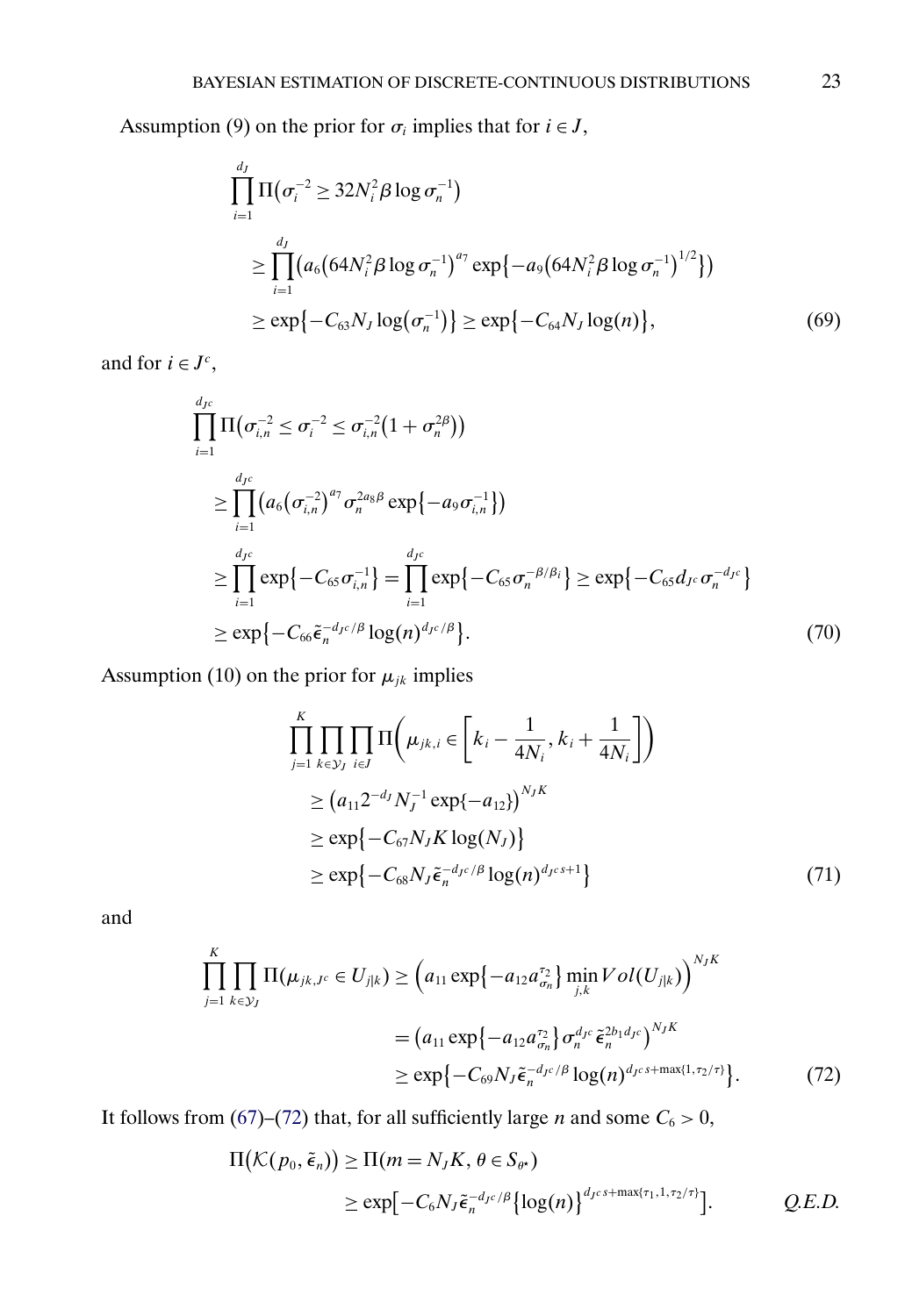<span id="page-23-0"></span>LEMMA 19: *For*  $H \in \mathbb{N}$ ,  $0 < \sigma < \overline{\sigma}$ , and  $\overline{\mu} > 0$ , let us define a sieve

$$
\mathcal{F} = \{p(y, x | \theta, m) : m \le H, \mu_j \in [-\overline{\mu}, \overline{\mu}]^d, j = 1, ..., m, \n\sigma_i \in [\underline{\sigma}, \overline{\sigma}], i = 1, ..., d\}.
$$
\n(73)

*For*  $0 < \epsilon < 1$  *and*  $\sigma \leq 1$ ,

$$
M_e(\epsilon, \mathcal{F}, d_{L_1}) \leq H \cdot \left[ \frac{12 \overline{\mu} d}{\underline{\sigma} \epsilon} \right]^{Hd} \cdot \left[ \frac{15}{\epsilon} \right]^H \cdot \left[ \frac{\log(\overline{\sigma}/\underline{\sigma})}{\log(1 + \epsilon/[12d])} \right]^d.
$$

*For all sufficiently large* H, *large* σ, *and small* σ,

$$
\Pi(\mathcal{F}^c) \leq H^2 d \exp\{-a_{13}\overline{\mu}^{r_3}\} + \exp\{-\gamma H (\log H)^{r_1}\}+ da_1 \exp\{-a_2 \underline{\sigma}^{-2a_3}\} + da_4 \exp\{-2a_5 \log \overline{\sigma}\}.
$$

PROOF: The proof is similar to proofs of related results in [Norets and Pati](#page-24-0) [\(2017\)](#page-24-0), [Shen,](#page-24-0) [Tokdar, and Ghosal](#page-24-0) [\(2013\)](#page-24-0), and [Ghosal and van der Vaart](#page-24-0) [\(2001\)](#page-24-0) among others.

Let us begin with the first claim. For a fixed value of m, define set  $S_{\mu}^{m}$  to contain centers of  $|S_{\mu}^{m}| = \lceil 12\overline{\mu}d/(\underline{\sigma}\epsilon)\rceil$  equal length intervals partitioning  $[-\overline{\mu}, \overline{\mu}]$ . Let  $S_{\alpha}^{m}$  be an  $\epsilon/3$ -net of  $\Delta^{m-1}$  in the  $L_1$  distance ( $\forall \alpha \in \Delta^{m-1}$ ,  $\exists \tilde{\alpha} \in S_{\alpha}^m$ ,  $d_{L_1}(\alpha, \tilde{\alpha}) \leq \epsilon/3$ ). From Lemma A.4 in [Ghosal and van der Vaart](#page-24-0) [\(2001\)](#page-24-0), the cardinality of  $S_{\alpha}^{m}$  is bounded as follows:

$$
|S_\alpha^m| \leq [15/\epsilon]^m.
$$

Define  $S_{\sigma} = {\sigma^l, l = 1, ..., \lceil \log(\overline{\sigma}/\underline{\sigma})/(\log(1 + \epsilon/(12d)) \rceil, \sigma^1 = \underline{\sigma}, (\sigma^{l+1} - \sigma^l)/\sigma^l =$  $\epsilon/(12d)$ .

Let us show that

$$
S_{\mathcal{F}} = \left\{ p(y, x | \theta, m) : m \leq H, \alpha \in S_{\alpha}^m, \sigma_i \in S_{\sigma}, \mu_{ji} \in S_{\mu}^m, j \leq m, i \leq d \right\}
$$

is an  $\epsilon$ -net for  $\mathcal F$  in  $d_{L_1}$ . For a given  $p(\cdot|\theta, m) \in \mathcal F$  with  $\sigma^{l_i} \leq \sigma_i \leq \sigma^{l_i+1}, i = 1, \ldots, d$ , find  $\tilde{\alpha} \in S_{\alpha}^{m}$ ,  $\tilde{\mu}_{ji} \in S_{\mu}^{m}$ , and  $\tilde{\sigma}_i = \sigma_{l_i} \in S_{\sigma}$  such that, for all  $j = 1, \ldots, m$  and  $i = 1, \ldots, d$ ,

$$
|\mu_{ji}-\tilde{\mu}_{ji}|\leq \frac{\sigma\epsilon}{12d},\qquad \sum_j|\alpha_j-\tilde{\alpha}_j|\leq \frac{\epsilon}{3},\qquad \frac{|\sigma_i-\tilde{\sigma}_i|}{\tilde{\sigma}_i}\leq \frac{\epsilon}{12d}.
$$

By Lemma [6,](#page-5-0)  $d_{L_1}(p(\cdot|\theta,m), p(\cdot|\theta,m)) \leq d_{L_1}(f(\cdot|\theta,m), f(\cdot|\theta,m))$ . Similarly to the proof of Proposition 3.1 in [Norets and Pelenis](#page-24-0) [\(2014\)](#page-24-0) or Theorem 4.1 in [Norets and Pati](#page-24-0) [\(2017\)](#page-24-0),

$$
d_{L_1}(f(\cdot|\theta,m),f(\cdot|\tilde{\theta},m)) \leq \sum_j |\alpha_j - \tilde{\alpha}_j| + 2 \max_{j=1,\dots,m} \left\| \phi(\cdot;\mu_j,\sigma) - \phi(\cdot;\tilde{\mu}_j,\tilde{\sigma}) \right\|_1
$$
  

$$
\leq \epsilon/3 + 4 \sum_{i=1}^d \left\{ \frac{|\mu_{ji} - \tilde{\mu}_{ji}|}{\min(\sigma_i,\tilde{\sigma}_i)} + \frac{|\sigma_i - \tilde{\sigma}_i|}{\min(\sigma_i,\tilde{\sigma}_i)} \right\} \leq \epsilon.
$$

This concludes the proof for the covering number.